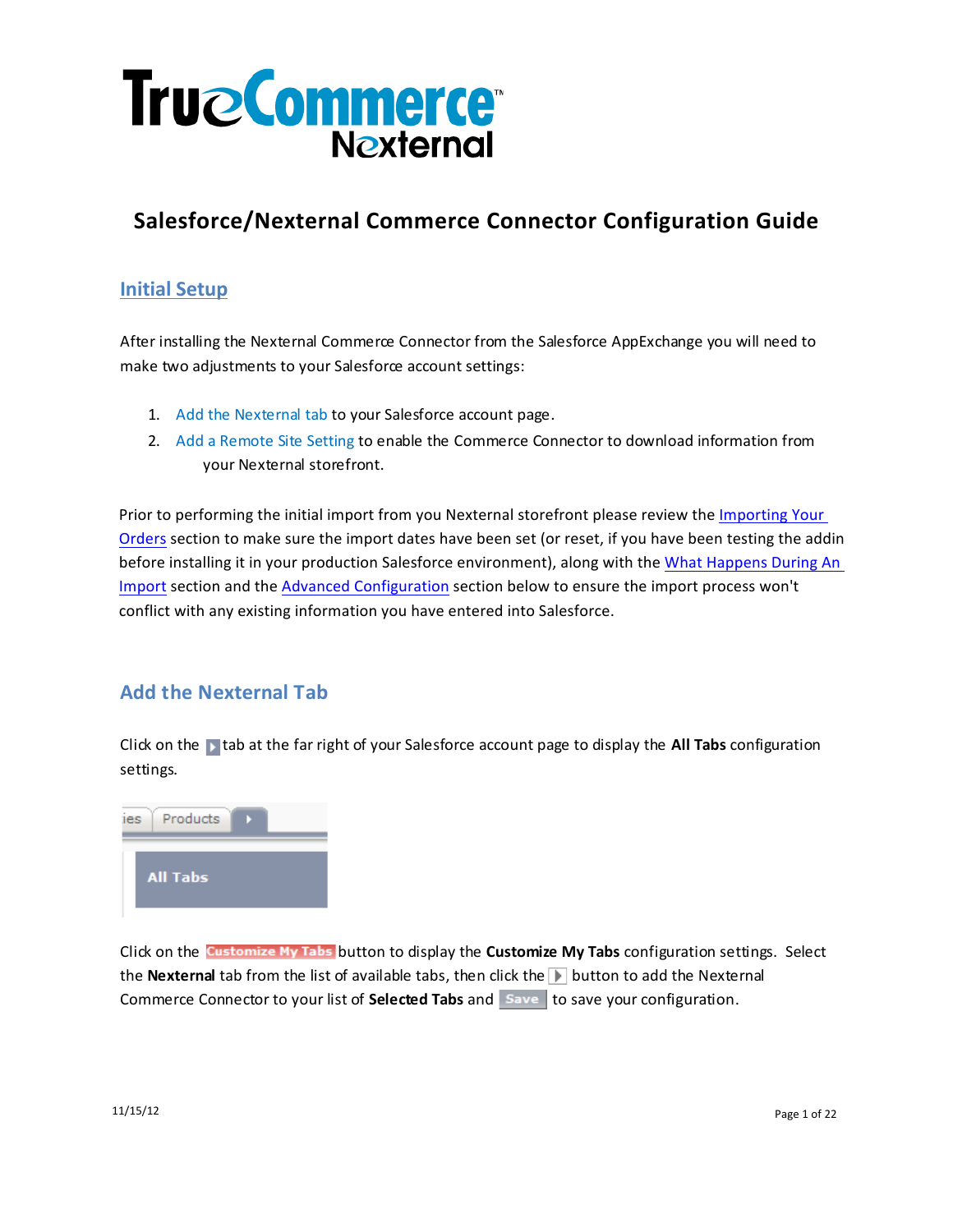

# **Add a Remote Site Setting**

Click on the **Setup** link at the top of your Salesforce account page, then open **Administration Setup** > **Security Controls** and click the Remote Site Settings link.

| <b>Administration Setup</b>                              |
|----------------------------------------------------------|
| ⊞ Manage Users                                           |
| <b>E Company Profile</b>                                 |
| ⊟ Security Controls                                      |
| <b>Sharing Settings</b>                                  |
| Field Accessibility                                      |
| <b>Password Policies</b>                                 |
| <b>Session Settings</b>                                  |
| Network Access                                           |
| Certificate and Key                                      |
| Single Sign-On Settings                                  |
| View Setup Audit Trail                                   |
| <b>Expire All Passwords</b>                              |
| Delegated Administration                                 |
| Remote Site Settings                                     |
| <b>HTML Documents and</b><br><b>Attachments Settings</b> |
|                                                          |

Click the button, and enter the following information on the **Remote Site Edit** page, and  $S$ ave to save your configuration.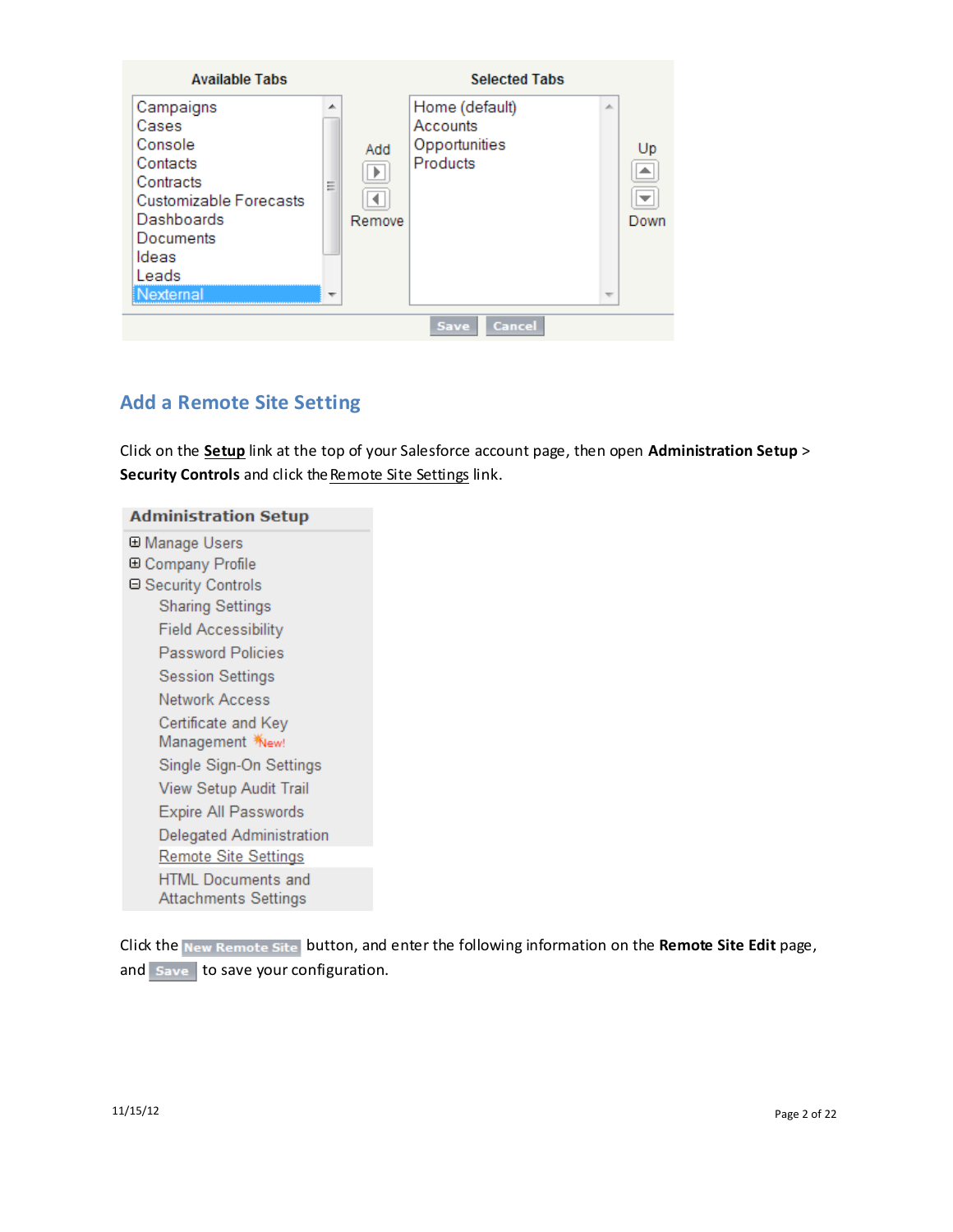| <b>Remote Site Edit</b>                                | Save Save & New Cancel                 |
|--------------------------------------------------------|----------------------------------------|
| Remote Site Name<br>Remote Site URL                    | Nexternal<br>https://www.nexternal.com |
| <b>Disable Protocol Security</b><br><b>Description</b> |                                        |

## **Importing Your Orders**

Before you can import your storefront orders into Salesforce you will need to visit the Nexternal Order Management System and enable the Salesforce Commerce Connector under Settings > Compatible Software.

Please note that the export starting date might have to be reset by editing the date displayed in the Sync Start Date control if you have been testing the Salesforce Commerce Connector prior to installing it in your production Salesforce environment.

Information about which orders, customers, and products have already been retrieved from your storefront by the Nexternal Commerce Connector is stored on the Nexternal servers. You can reset this information by logging into your Nexternal Order Management System and changing the Sync Start Date under Settings > Compatible Software > Salesforce.

Once the Sync Start Date has been changed you can log back into Salesforce and click the Update Now button to restart the import from the Sync Start Date you have selected.

By default the Nexternal Commerce Connector will initially set the import synchronization start date to cover the previous six months' worth of orders in your storefront. If you would like to change the start date to retrieve more (or less) orders you can do so from the Nexternal Order Management System, under Settings > Compatible Software > Salesforce.

|  |  |  |  | Salesforce Commerce Connector & Free Trial Install |
|--|--|--|--|----------------------------------------------------|
|--|--|--|--|----------------------------------------------------|

V Use Salesforce Commerce Connector

Sync Start Date: 7/22/2010 (estimated storage use: 1.83%) Export orders based on: Shipment Date ▼

Note that the percentage of **estimated storage use** is a very rough approximation of the actual amount of storage that will be used by your initial import into your Salesforce account. The calculation is based on an estimated 20MB of storage per Salesforce account; the actual amount of storage space you have will depend on the Salesforce Edition you are using. You can check the storage limit from your Salesforce account Setup page and adjust the percentages accordingly.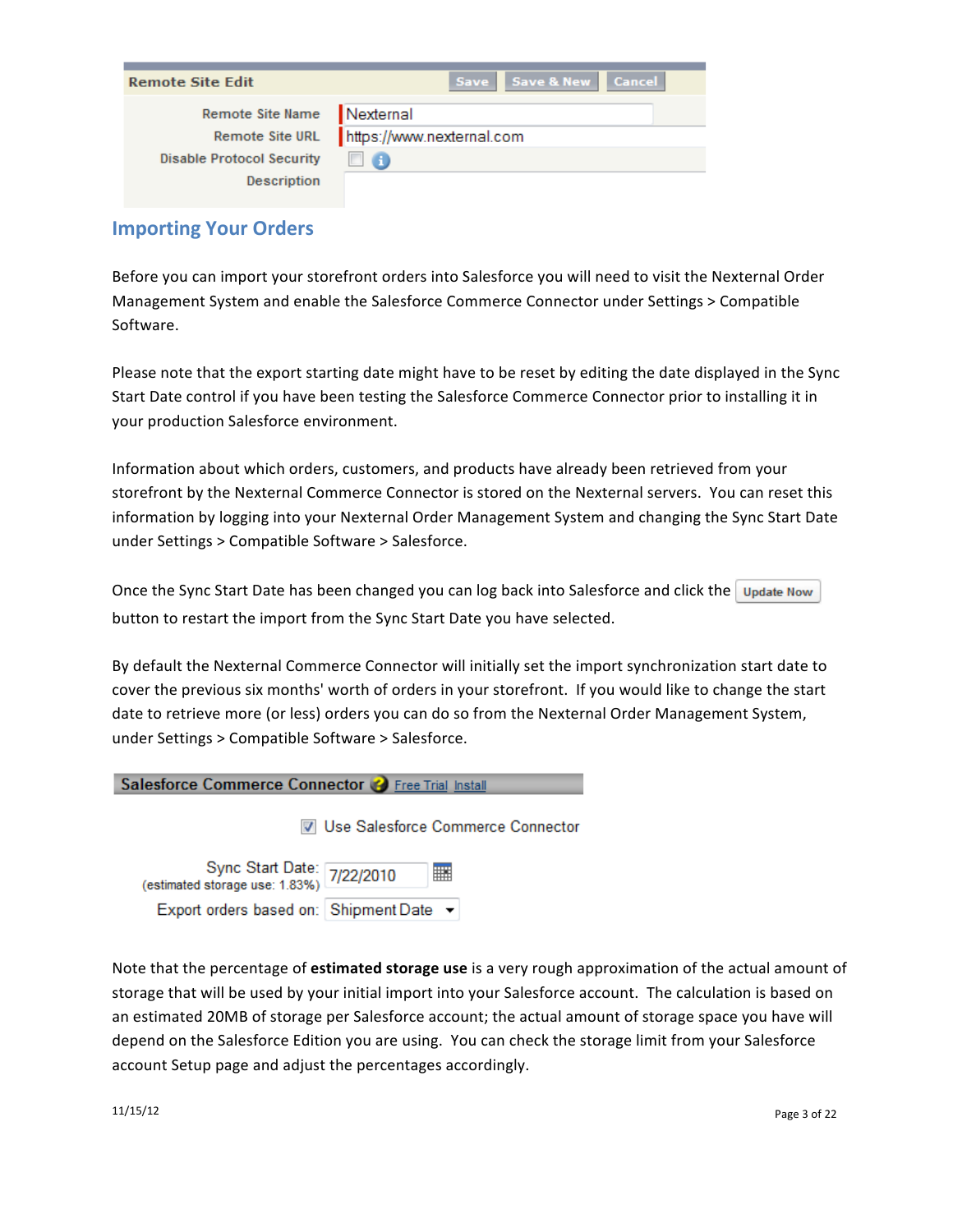| <b>Administration Setup</b>                                                    | Storage Usage                                      |         |
|--------------------------------------------------------------------------------|----------------------------------------------------|---------|
| ▶ Manage Users<br>▶ Company Profile<br>$\blacktriangleright$ Security Controls | Your organization's storage usage is listed below. |         |
| Communication Templates                                                        | <b>Storage Type</b>                                | Limit   |
| ▶ Translation Workbench<br><b>D</b> Data Management                            | Data Storage                                       | 20.0 MB |
| Analytic Snapshots                                                             | <b>File Storage</b>                                | 20.0 MB |
| Import Accounts/Contacts<br>Import Leads                                       | <b>Current Data Storage Usage</b>                  |         |
| Import Solutions<br><b>Import Custom Objects</b>                               | <b>Record Type</b>                                 |         |
| Storage Usage                                                                  | Opportunities<br>Contacts                          |         |

Remember that most Salesforce editions come with a fixed amount of storage space, and any orders you import will have to share that space with all of the other CRM-related tasks that you are performing. *Please exercise prudence (and caution!)* when you chose a synchronization start date.

By default only the orders that are flagged as "Shipped" or "Sent" are exported from your storefront. If you prefer to export new ("Unshipped") orders as they come into your storefront you can change the "Export orders based on:" value to "Purchase Date".

Export orders based on: Purchase Date v

Once you have configured the Salesforce Commerce Connector settings in the Nexternal Order Management System you're ready to being your initial import from your Salesforce account. Sign on to your Salesforce account, select the Nexternal tab, and enter your Nexternal Account Name and your Nexternal login and password in the Connection Credentials fields.

Select the Salesforce User you would like to Assign as Owner during the import process, then click Update Now to start importing the order, customer, and product information from your storefront.

| <b>Connection Credentials</b>                     |                                          |
|---------------------------------------------------|------------------------------------------|
| <b>Nexternal Account Name</b><br><b>User Name</b> | fairway<br>demo                          |
| Password                                          |                                          |
| Assign as Owner                                   | User, Admin                              |
| <b>Update Now</b>                                 |                                          |
|                                                   | Enable automatic updates (once per hour) |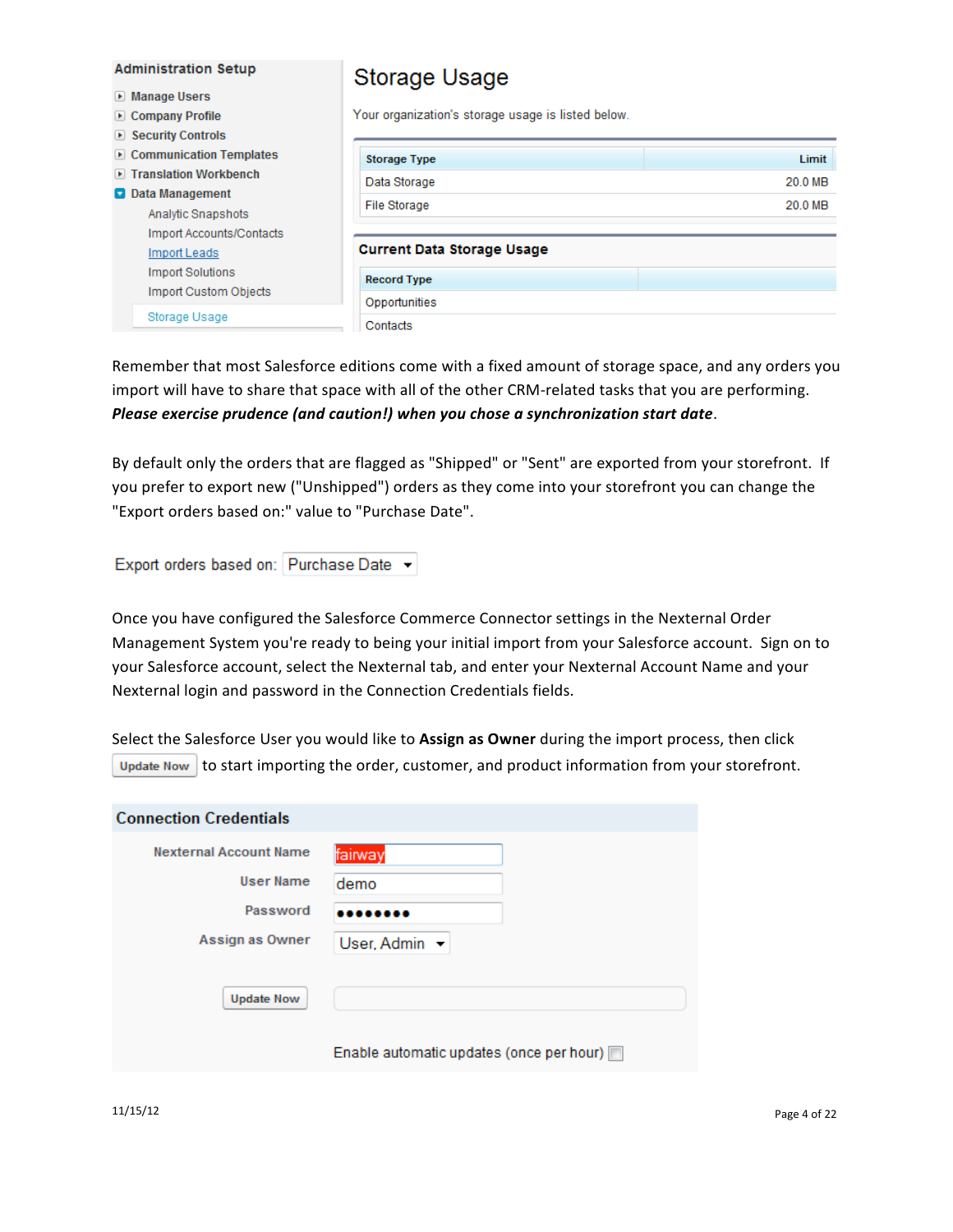Once you have completed the initial synchronization you can automate all future imports by selecting the Enable automatic updates (once per hour)  $\Box$  checkbox.

## Note that the Enable Automatic Updates checkbox will not be displayed until after you have completed *your first successful synchronization!*

# **What Happens During An Import**

The Nexternal Commerce Connector is designed to use the standard fields in your Salesforce environment for storing the information imported from your Nexternal storefront. The import process itself is sequential (a section of imported data is read, a Salesforce record is created or updated and written back to the Salesforce database), and does not use any "event-driven" coding to complete any operations.

When data from your Nexternal storefront is imported into Salesforce the following relationships will be created.

- In general, a new Nexternal customer record will create a new Salesforce Account record and a new Salesforce Contact record that is associated with the Account. The only exceptions to this one-to-one mapping are:
	- $\circ$  If an existing Salesforce Account "Account Name" field matches the Nexternal customer Company name the existing Salesforce Account record will be used, and the Nexternal customer will be added to the Account record as a Salesforce Contact.
	- $\circ$  If an existing Salesforce Account contains a Contact record that has an email address that matches the Nexternal customer email address the existing Salesforce Contact record will be used.
- A Nexternal order record will create a new Salesforce Opportunity record.
- The order line items in the Nexternal order record will create new Salesforce OpportunityLineItem records, PricebookEntry records, and Product2 records that are associated with the Opportunity record.
- Any Nexternal customer activities will create new Salesforce Task records.

**Note:** If you are using the NexternalFields.properties configuration file as described in the Nexternal Custom Field Properties section the node value(s) will be written to the field(s) you have assigned in the properties file.

 $11/15/12$  Page 5 of 22 The Nexternal Commerce Connector is designed to always treat orders, customers, and products that are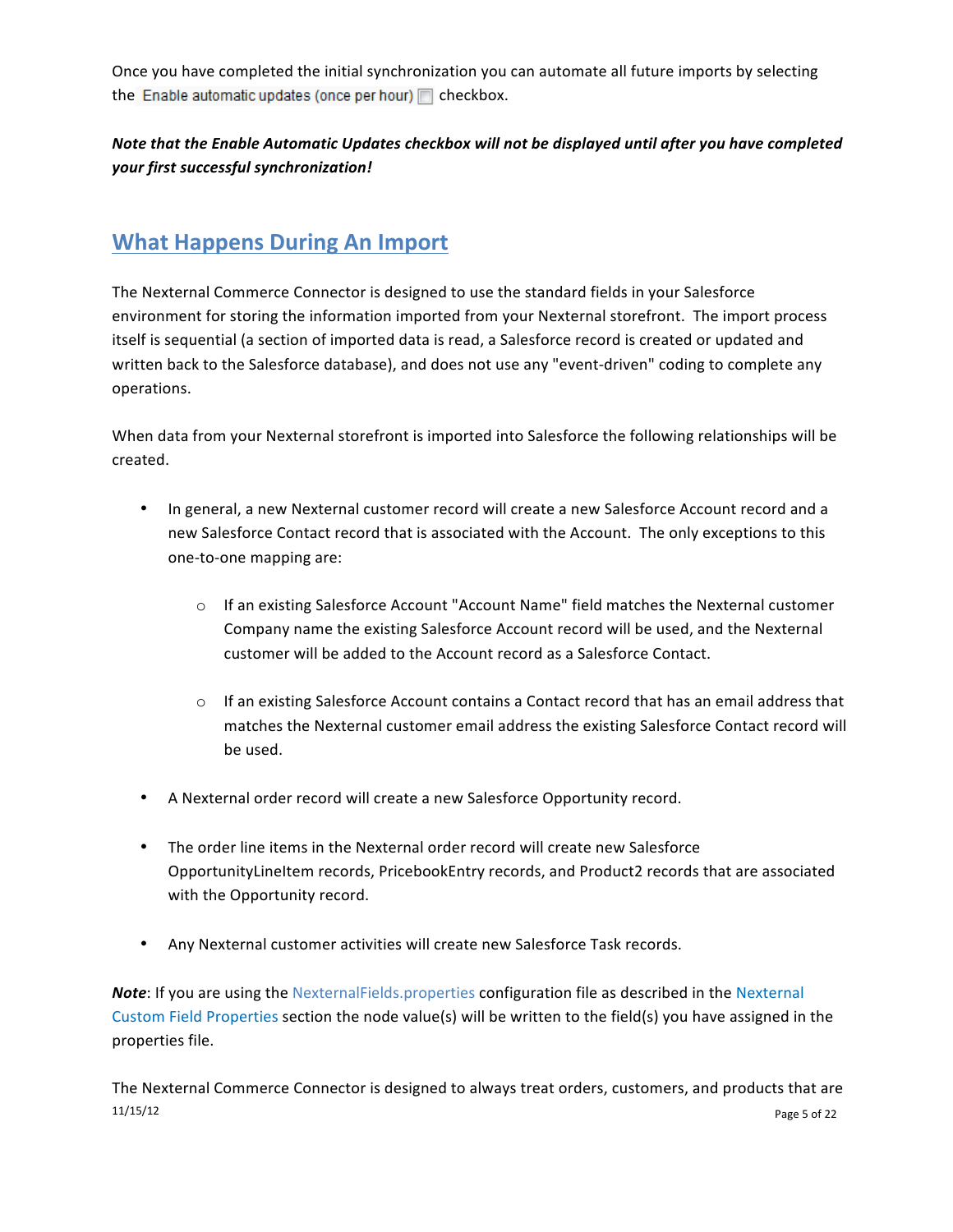imported from the Nexternal storefront in this manner so that a one-to-one relationship between the data in the Nexternal Order Management System and the Salesforce environment is maintained. Please see the Issues Encountered During An Import section below for more information.

The Nexternal Commerce Connector will *always* try to preserve any existing Salesforce Account and/or Contact information, even if it means a technically incorrect assignment or association is created during the import.

For example, assume there is a pre-existing Salesforce Contact record for John Doe with the email address "test@test.com". An order from Jane Smith is imported from your Nexternal storefront that has the email address "test@test.com". After the import the order (Salesforce Opportunity) will be associated with John Doe. A Salesforce Contact record for Jane Smith *will not* be created, and the customer information for Jane Smith will not overwrite the Salesforce Contact information for John Doe.

*Note*: If you are going to merge customers in your Nexternal storefront, always try to merge the records into an existing Salesforce Contact record that has already been imported by the Nexternal Commerce Connector and assigned a "Nexternal" Lead Source value.

| <b>Contact Detail</b>                | Edit                                    |
|--------------------------------------|-----------------------------------------|
| <b>Contact Owner</b>                 | Demo User Demo User [Cha                |
| Name                                 | <b>Max Martin</b>                       |
| <b>Account Name</b>                  | Smart Kids Software                     |
| Title                                |                                         |
| Department                           |                                         |
| <b>Birthdate</b>                     |                                         |
| Reports To                           | [View Org Chart]                        |
|                                      | Lead Source Nexternal (1362-171)        |
| <b>Mailing Address</b>               | 14303 Shannon Ridge<br>Houston TX 77062 |
| V                                    | 165 from Allens, Inc., Ed               |
| $\overline{\mathcal{A}}$             | <b>Group #4 Select All/None</b>         |
| $\overline{\mathbf{v}}$<br>$\bullet$ | 144 Weise, Bill and Heidi               |
| ⊽<br>⊙                               | 13 Gallagher, Mike                      |
| $\overline{\mathsf{v}}$              | 171 Martin, Max                         |
| $\overline{\mathsf{v}}$              | 186 Continental, Esmeralda              |
| $\overline{J}$                       | <b>Group #5 Select All/None</b>         |

If you have different requirements for data imported into your Salesforce environment please contact your Nexternal Account Manager. We can provide the source code for the addin to your developer or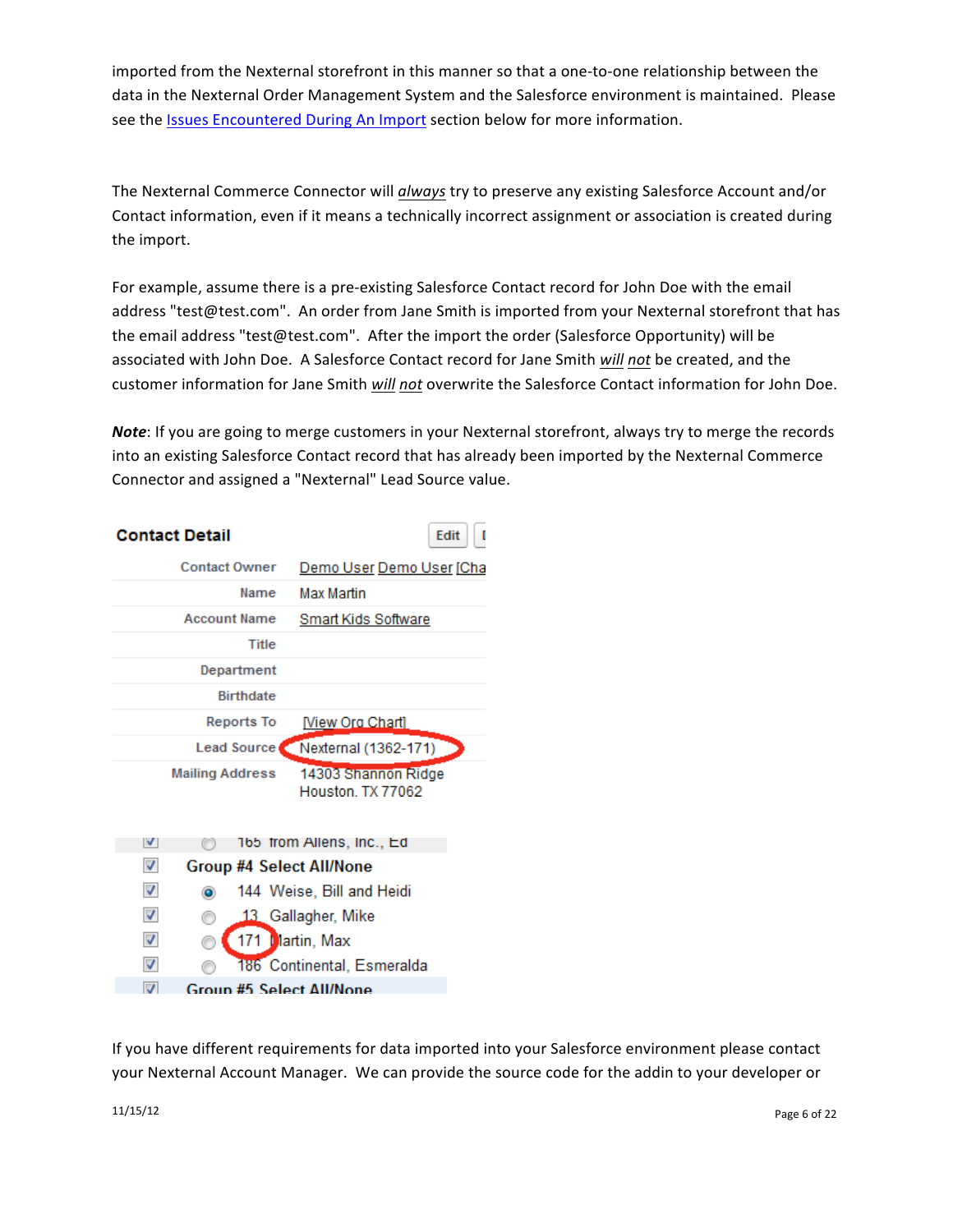consultant so that they can tailor the import process to meet your needs.

# **The Imported Data**

The import comes into the Nexternal Commerce Connector as an XML document, and certain fields in the document are used by the addin to prevent duplicate records from being created in your Salesforce account. An example of the Nexternal SalesForceReply is located in your Static Resources area (Salesforce Setup > App Setup Section > Develop > Static Resources) under the name SalesforceReply, and can be used as a reference for the fields described below.

#### **<AccountID>**

Nexternal storefront number combined with the Nexternal customer number (e.g. 1362-1084). The value in the AccountID node is written to the Salesforce Account.AccountId field, and is used to find existing Nexternal customers that have been created during a previous import. If this field is changed or removed a new Salesforce Account record will be created the next time the customer number is part of an import. There are two exceptions to this condition:

- (1) If the value in the <Account><Company> node matches an existing Salesforce Account.Name field and the Account.AccountId field contains a Nexternal company identifier (a "C" followed by an integer number) the matching Account record will be used, and a new Contact record will be created (or an existing record, as per exception (2) below, will be used).
- (2) If a matching Account record isn't found a secondary search will be performed for any Salesforce Contact records that have a Contact. Email field that matches the value contained in the imported <Account><EMail> node. If a match is found the Salesforce Account record associated with the matching Contact record will be used instead.

A modified version of the AccountID node is also used in the Salesforce Contact.LeadSource field to identify Contact records that have been created during an import and/or associated with an existing Salesforce Contact record during an import. If the Contact.LeadSource field is changed or removed a new Salesforce Contact record will be created the next time the customer number is part of an import (or an existing record, as per exception (2) above, will be used).

### **<OpportunityID>**

Nexternal storefront number combined with the Nexternal order number (e.g. 1362-4148). The value in the OpportunityID node is written to the Salesforce Opportunity.Name field, and is used to find existing Nexternal orders that have been created during a previous import. If this field is changed or removed a new Salesforce Opportunity record will be created the next time the order customer number is part of an import.

The OpportunityID node value is also used to associate the Salesforce Opportunity with one or more Salesforce OpportunityLineItem records (OpportunityLineItem.OpportunityId), one or more Salesforce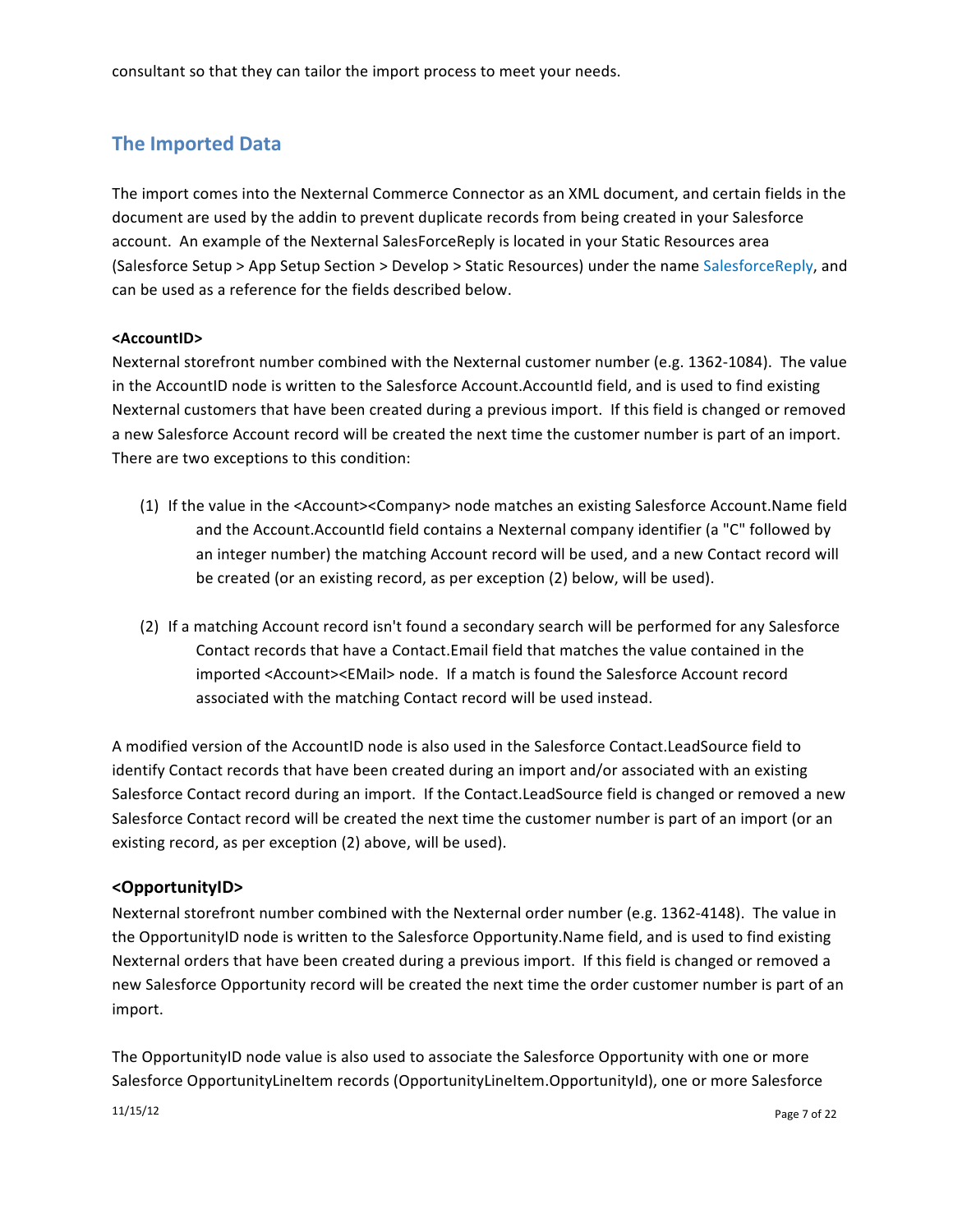Task records (Task. WhatId), and with the Salesforce Contact that placed the original order in the Nexternal storefront (OpportunityContactRole.OpportunityId).

### **<LineItemID>**

Nexternal storefront number combined with the Nexternal line item number (e.g. 1362-2174). The value in the LineItemID node is written to the Salesforce OpportunityLineItem.Description field, and is used to find existing Nexternal order line items that have been created during a previous import.

The LineItemID node value is also used to associate the Salesforce Opportunity with one or more Salesforce OpportunityLineItem records.

### **<ProductCode>**

Nexternal storefront number combined with the Nexternal product number (e.g. 1362-32218). If the product has a product-level SKU value defined the SKU value will be used instead of the product number (e.g. 1362-ff062). If the product is a gift certificate the gift certificate code will be used (e.g. 1362fisher2320).

*Note:* If the "UseSKULevelCode" key is set to "true" in the NexternalFields.properties configuration file the individual SKU-level items from your storefront orders will be used to create Product records on Salesforce. Please contact your Nexternal Account Manager for additional information about this setting, as it might not be suitable for use with your storefront.

The value in the ProductCode node is written to the Salesforce Product2.ProductCode field, and is used to find existing Nexternal products that have been created during a previous import. If this field is changed or removed a new Salesforce Product2 record will be created the next time the product number is part of an import.

The ProductCode node value is also used to associate the Salesforce OpportunityLineItem with a Salesforce Product2 record via the Salesforce PricebookEntry record.

**Note:** Do not change or alter the Pricebook information for products imported into Salesforce from your Nexternal storefront. Nexternal products need to be associated with the Salesforce Standard Pricebook.

Note that changing the ProductCode value after an import might result in reassignment of any existing Salesforce linkages between new and existing OpportunityLineItems and loss of the PricebookEntry record linkages.

## **The Import Process**

After each batch of data is imported the information within the XML document is parsed and processed as follows. Note that each step below will use the information described in The Imported Data section to retrieve pre-existing records if possible, and the Salesforce records that are created or updated during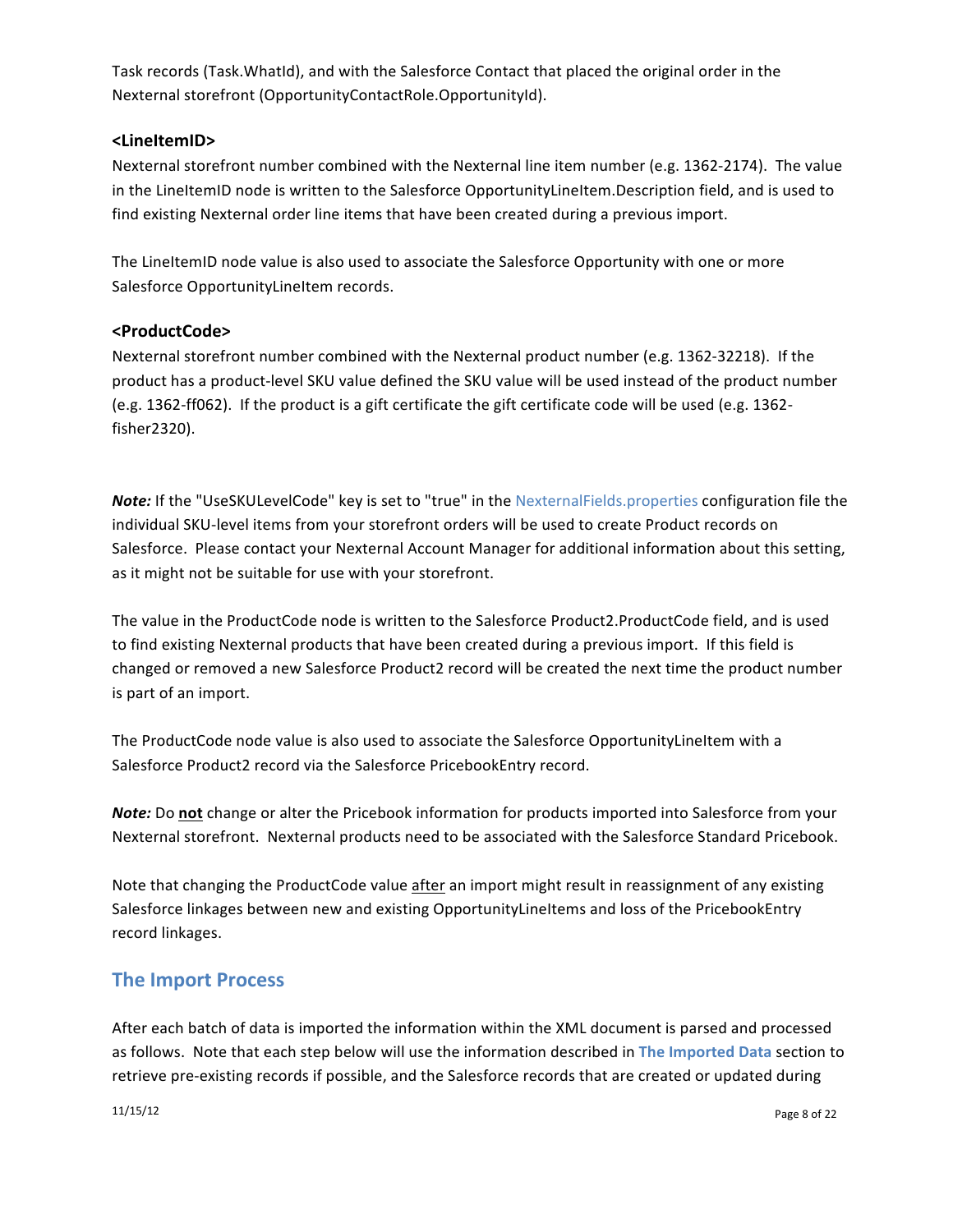each step are committed to the Salesforce database before proceeding to the next step.

- (1) The <Account> node is selected, and a Salesforce Account record is retrieved or created.
- (2) All <Product> nodes within the <Account> node are selected, and Salesforce Product2 records are retrieved or created.
- (3) All <Opportunity> nodes within the <Account> node are selected, and Salesforce Opportunity records are retrieved or created. The <Product> nodes are reselected so that a relationship between the Opportunity and the Product2 records can be established via the Salesforce PricebookEntry record.
- (4) All <OpportunityLineItem> nodes within the <Account> node are selected, and Salesforce OpportunityLineItem records are retrieved or created. The <Opportunity> and <Product> nodes are reselected so that a relationship between the OpportunityLineItem and PricebookEntry records can be established.
- (5) The selected <Account> node is used to retrieve or create a Salesforce Contact record, and the Contact record is used to establish the relationship between the Account and the Contact via the Salesforce AccountContactRole record and the relationship between the Contact and the Opportunity via the Salesforce OpportunityContactRole record.
- (6) The <ActivityHistory> node is selected, and all <Activity> nodes within the <ActivityHistory> node are added as Salesforce Task records.

## **Issues Encountered During An Import**

Each of the preceeding steps performs an update on your Salesforce data, so if you have any custom triggers, rules, filters, or third-party addins in your Salesforce environment that are "listening" for change events on Salesforce objects you might encounter problems due to data fields, dependencies, or relationships that have yet to be created.

If this is the case we *strongly* recommend that you install the Nexternal Commerce Connector to your Salesforce environment sandbox and conduct some test-runs before installing the addin in your production environment. In some cases the issues you might encounter during your tests can be mitigated by creating custom fields in your Salesforce environment and mapping one or more Nexternal fields to these custom fields. Please see the Advanced Configuration section below for more information.

If you have any of these kinds of interaction issues with the Nexternal Commerce Connector please contact your Nexternal Account Manager. We can provide the source code for the addin to your developer or consultant so that they can tailor the import process to meet your needs.

## **Importing Multiple Storefronts**

If desired, the Nexternal Commerce Connector can import orders from multiple storefronts into a single Salesforce environment. All of the information related to an order (e.g. Account, Contact, Opportunity, etc.) is imported with a unique storefront number, which is used to create unique records in your Salesforce environment.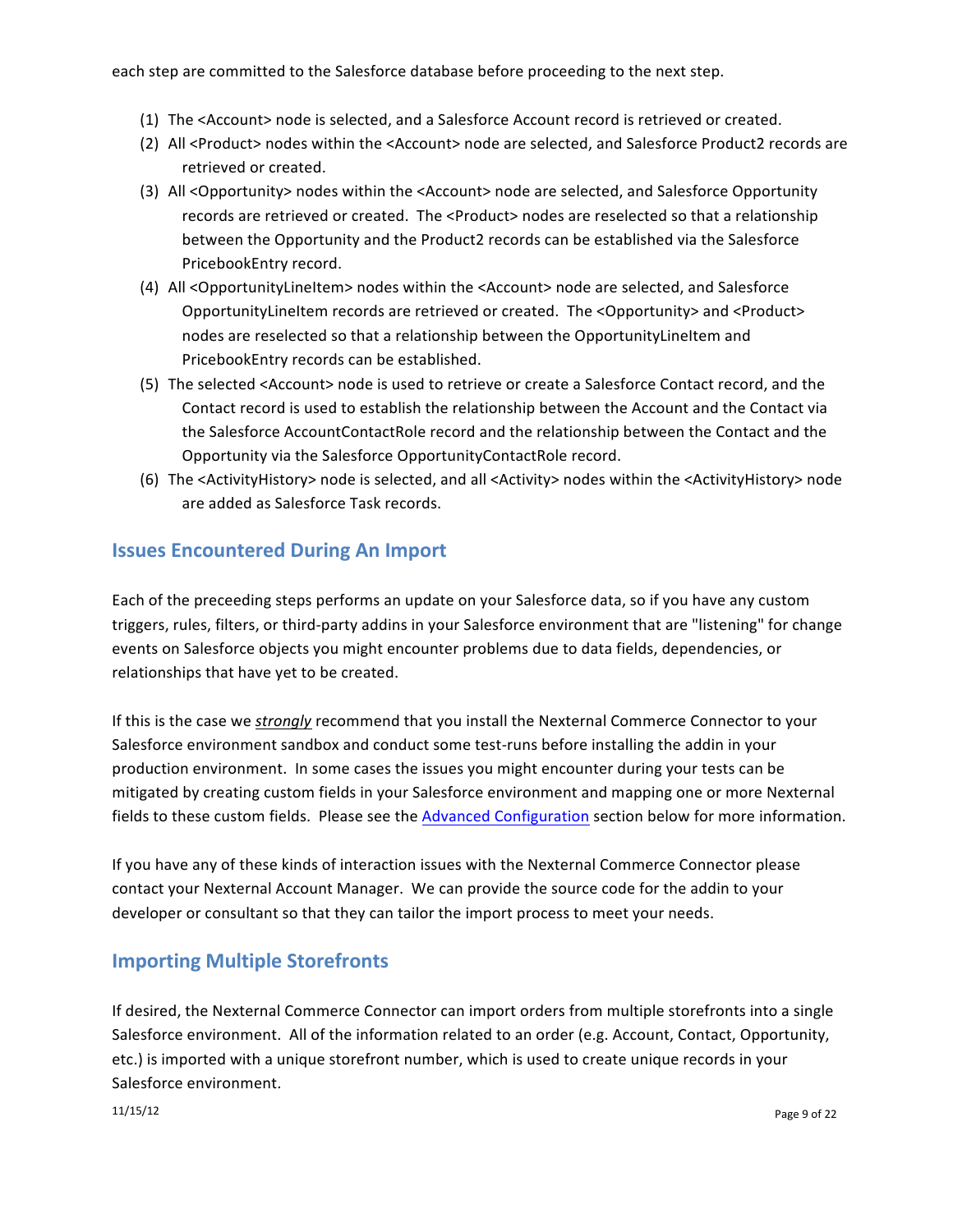The only exception to this behaviour is for Nexternal customer records that have a Company name (see the "Company Field" options in the Nexternal Order Management System > Customers > Types > Edit Customer & Activity Types (Page 2)). If the same Company name is used in more than one of your Nexternal storefronts only one Company-type Salesforce Account record will be created and used for all Customers (Salesforce Contacts) that are imported. Please see What Happens During An Import for more information about how Company Account records are created.

If you want to import multiple storefronts using the automatic update feature, each of the storefronts must be configured using a separate Salesforce Login, so that unique Salesforce CronTrigger tasks can be created to manage the information required by the addin when scheduling an import for each storefront.

In the example below, two different Salesforce Users ("First User" and "Second User") have logged into Salesforce, selected the "Nexternal" addin tab, entered the Connection Credentials for a Nexternal demonstration storefront ("fairway" and "winery"), and after successfully performing the initial synchronization they have checked the "Enable automatic updates" checkbox to create two new Scheduled Jobs within the Salesforce environment.

| <b>Administration Setup</b>      |            |                                                                                                                                                  |                        |                    |                                                                                                                     |                           |                       |
|----------------------------------|------------|--------------------------------------------------------------------------------------------------------------------------------------------------|------------------------|--------------------|---------------------------------------------------------------------------------------------------------------------|---------------------------|-----------------------|
| 田 Manage Users                   |            |                                                                                                                                                  |                        |                    |                                                                                                                     |                           |                       |
| <b>⊞ Company Profile</b>         |            |                                                                                                                                                  |                        |                    |                                                                                                                     |                           |                       |
| <b>⊞ Security Controls</b>       |            |                                                                                                                                                  |                        |                    |                                                                                                                     |                           |                       |
| <b>E Communication Templates</b> |            |                                                                                                                                                  |                        |                    |                                                                                                                     |                           |                       |
| <b>E Translation Workbench</b>   |            | <b>All Scheduled Jobs</b>                                                                                                                        |                        |                    |                                                                                                                     |                           |                       |
| <b>⊞</b> Data Management         |            |                                                                                                                                                  |                        |                    |                                                                                                                     |                           | Help for this Page 2  |
| $\Box$ Monitoring                |            |                                                                                                                                                  |                        |                    |                                                                                                                     |                           |                       |
| Imports                          |            |                                                                                                                                                  |                        |                    |                                                                                                                     |                           |                       |
| <b>Outbound Messages</b>         |            | The All Scheduled Jobs page lists all of the jobs scheduled by your users. Multiple job types may display on this page. You can delete scheduled |                        |                    |                                                                                                                     |                           |                       |
| <b>Time-Based Workflow</b>       |            | jobs if you have the permission to do so.                                                                                                        |                        |                    |                                                                                                                     |                           |                       |
| <b>Automated Process Actions</b> | View:      | All Scheduled Jobs $\rightarrow$                                                                                                                 | <b>Create New View</b> |                    |                                                                                                                     |                           |                       |
| <b>Case Escalations</b>          |            |                                                                                                                                                  |                        |                    |                                                                                                                     |                           |                       |
| <b>API Usage Notifications</b>   |            |                                                                                                                                                  |                        |                    | $A   B   C   D   E   F   G   H   I   J   K   L   M   N   O   P   Q   R   S   T   U   V   W   X   Y   Z   Other$ All |                           |                       |
| Mass Emails                      |            |                                                                                                                                                  |                        |                    |                                                                                                                     |                           |                       |
| Debug Logs                       |            | Action Job Name $\triangle$                                                                                                                      | <b>Submitted By</b>    | <b>Submitted</b>   | <b>Started</b>                                                                                                      | <b>Next Scheduled Run</b> | <b>Type</b>           |
| Scheduled Jobs                   | Del        | Nexternal Import (fairway)                                                                                                                       | User, First            | 11/15/2012 3:22 PM | 11/16/2012 8:22 AM                                                                                                  | 11/16/2012 9:22 AM        | <b>Scheduled Apex</b> |
| Apex Jobs                        | <b>Del</b> | Nexternal Import (winery)                                                                                                                        | User, Second           | 11/15/2012 3:22 PM | 11/16/2012 8:22 AM                                                                                                  | 11/16/2012 9:22 AM        | <b>Scheduled Apex</b> |
| <b>Bulk Data Load Jobs</b>       |            |                                                                                                                                                  |                        |                    |                                                                                                                     |                           |                       |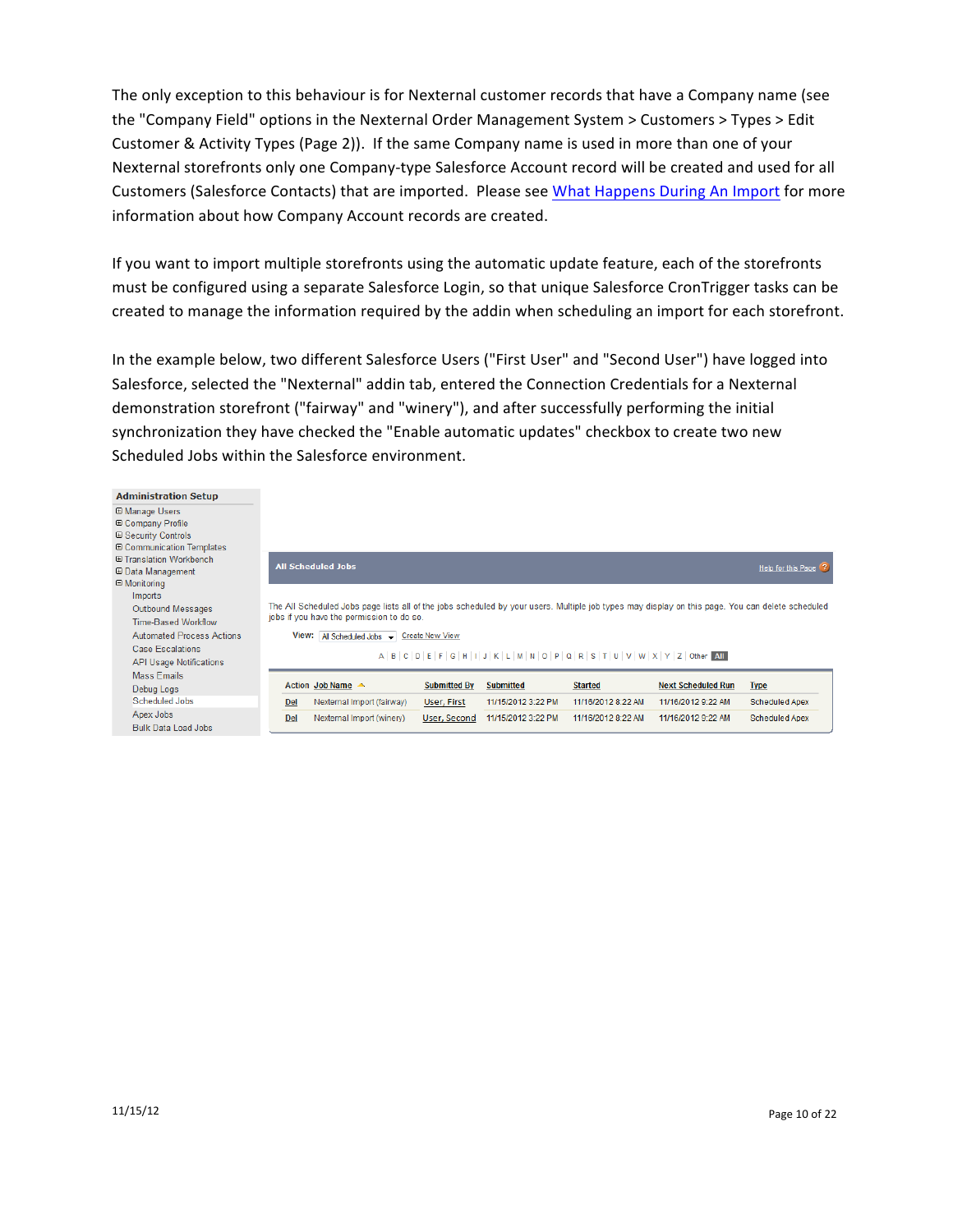# **Advanced Configuration (Optional)**

# **Nexternal Custom Field Settings**

The Nexternal Commerce Connector is designed to use the standard fields in your Salesforce environment for storing the information imported from your Nexternal storefront. If you have existing CRM data entered into your Salesforce account, or if you intend to use the Nexternal Commerce Connector in conjunction with another Salesforce application or AppExchange addin, you might need to create a Nexternal Custom Fields configuration file.

The illustrations below in the Salesforce Objects section outline the Salesforce objects and standard fields used by the Nexternal Commerce Connector, and include a brief description of the storefront data that will be imported into each field. An example of the Nexternal SalesForceReply Object (XML) will be copied into your Static Resources area (Salesforce Setup > App Setup Section > Develop > Static Resources) under the name SalesforceReply during the installation of the Nexternal Commerce Connector, and can be used as a reference for the fields described below in the Nexternal Response Node columns.

The section following this one, Nexternal Custom Field Properties, describes the contents of the Java "properties" file that can be used to change the Salesforce object field(s) where your Nexternal information will be stored.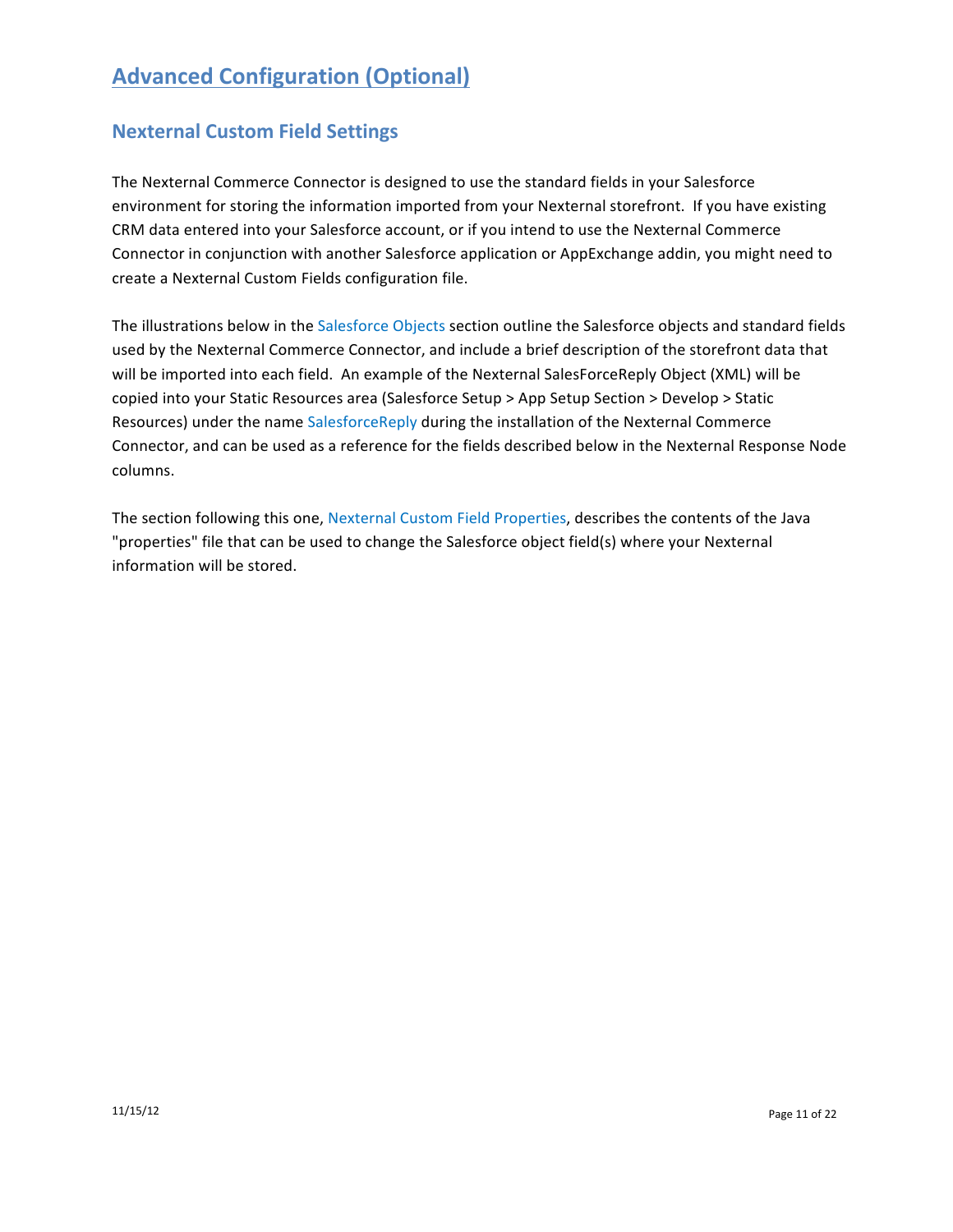# **Salesforce Objects**

## **Salesforce Account Object**

| <b>App Setup</b>                                         |                                |                         |                        | <b>Set History Tracking</b> |
|----------------------------------------------------------|--------------------------------|-------------------------|------------------------|-----------------------------|
| <b>D</b> Customize                                       | <b>Account Standard Fields</b> |                         |                        |                             |
| In Tab Names and Labels                                  | <b>Action</b>                  | <b>Field Label</b>      | <b>Field Name</b>      | Data Type                   |
| $\triangleright$ Home                                    |                                | <b>Account Name</b>     | Name                   | Name                        |
| $\triangleright$ Activities                              | Edit                           | <b>Account Number</b>   | AccountNumber          | Text(40)                    |
| $\triangleright$ Campaigns<br>$\triangleright$ Leads     | Edit                           | <b>Account Owner</b>    | Owner                  | Lookup(User)                |
| $\blacksquare$ Accounts                                  | Edit                           | <b>Account Site</b>     | Site                   | Text(80)                    |
| <b>Fields</b>                                            | Edit                           | Annual Revenue          | AnnualRevenue          | Currency(18, 0)             |
|                                                          |                                | <b>Billing Address</b>  | <b>BillingAddress</b>  | Address                     |
| <b>Related Lookup Filters</b><br><b>Validation Rules</b> |                                | <b>Created By</b>       | CreatedBy              | Lookup(User)                |
| <b>Triggers</b>                                          | Fdit                           | Description             | Description            | Long Text Area(32000)       |
| <b>Partner Roles</b>                                     | Edit                           | <b>Employees</b>        | NumberOfEmployees      | Number(8, 0)                |
| <b>Contact Roles</b>                                     | Edit                           | Fax                     | Fax                    | Fax                         |
| Page Layouts                                             | Replace   Edit                 | Industry                | Industry               | Picklist                    |
| Field Sets New!<br><b>Search Lavouts</b>                 |                                | Last Modified By        | LastModifiedBy         | Lookup(User)                |
| <b>Buttons and Links</b>                                 | Replace   Edit                 | Ownership               | Ownership              | <b>Picklist</b>             |
| <b>Record Types</b>                                      | Edit                           | <b>Parent Account</b>   | Parent                 | Lookup(Account)             |
| <b>Account Teams</b>                                     | <b>F</b> dit                   | Phone                   | Phone                  | Phone                       |
| $\triangleright$ Contacts                                | Replace   Edit                 | Rating                  | Rating                 | Picklist                    |
| • Opportunities                                          |                                | <b>Shipping Address</b> | <b>ShippingAddress</b> | Address                     |
| $\triangleright$ Quotes<br>$\triangleright$ Forecasts    | Edit                           | <b>SIC Code</b>         | Sic.                   | Text(20)                    |
| Cases                                                    | Edit                           | <b>Ticker Symbol</b>    | TickerSymbol           | Content(20)                 |
| E Entitlement Management                                 | Replace   Edit Type            |                         | Type                   | Picklist                    |
| Self-Service                                             |                                | Website                 | Website                | <b>URL(255)</b>             |
| ▶ Call Center                                            | Edit                           |                         |                        |                             |

| Nexternal Response Node  | Salesforce Object and      | Description          |
|--------------------------|----------------------------|----------------------|
|                          | Field                      |                      |
| Account/AccountID        | Account.AccountNumber      | Customer Number (1)  |
| Account/Company          | Account.Name               | Company Name (2)     |
| Account/Name             | Account.Name               | Customer Name        |
| Account/EMail            | Account.Site               | Email Address        |
| Account/Billing/Street   | Account.BillingStreet      | Billing Address      |
| Account/Billing/City     | Account.BillingCity        | Billing City         |
| Account/Billing/State    | Account. BillingState      | Billing State        |
| Account/Billing/Zip      | Account.BillingPostalCode  | Billing Zip Code     |
| Account/Billing/Country  | Account.BillingCountry     | Billing Country      |
| Account/Shipping/Street  | Account.ShippingStreet     | Shipping Address     |
| Account/Shipping/City    | Account.ShippingCity       | Shipping City        |
| Account/Shipping/State   | Account.ShippingState      | Shipping State       |
| Account/Shipping/Zip     | Account.ShippingPostalCode | Shipping Zip Code    |
| Account/Shipping/Country | Account.ShippingCountry    | Shipping Country     |
| Account/CustomerType     | Account.Type               | Customer Type (3)    |
| Account/Description      | Account. Description       | Age Verification (4) |
| Account/Phone            | Account. Phone             | Phone Number         |

 $11/15/12$  Page 12 of 22  $\,$ (1) If the Salesforce Account.Type field is "Residential" the Salesforce Account.AccountNumber field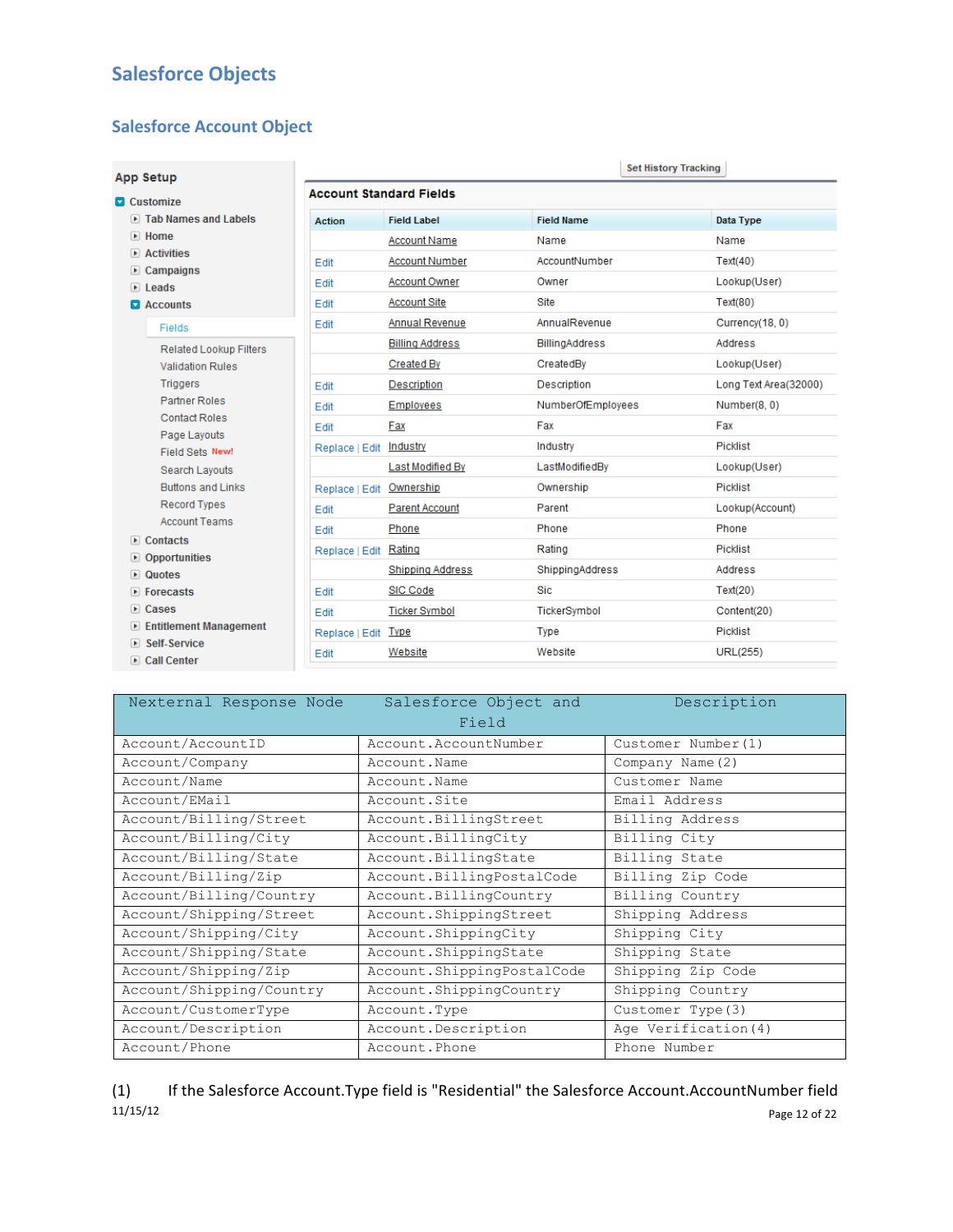will contain the Nexternal Customer Number. If the Salesforce Account.Type is "Business" the Salesforce.AccountNumber field will contain an auto-generated (and auto-incremented) numeric value prefixed with the letter "C". This auto-generated value is used by the Nexternal Commerce Connector to query for and select "Business" accounts that can be used as the parent Account for one or more Contacts. See (2) and (3) below for more information about how Salesforce Accounts and Contacts are processed.

(2) If the Company Name field in a Nexternal Customer record is empty (blank) the Nexternal Commerce Connector will create a Salesforce Account and a matching Salesforce Contact using the Nexternal Customer record. Both Salesforce objects will be labelled with the Customer Name.

If the Company Name field is not empty the Nexternal Commerce Connector will try to find a Salesforce Account that matches the Company Name, and, if one is found, it will create a Salesforce Contact and attach it to the existing Salesforce Company Account. If a matching Account is not found a new Salesforce Account based on the Nexternal Customer information will be created using the Company Name, and a new Salesforce Contact will be created and attached to the new Salesforce Account.

- (3) The Nexternal Customer Type is used in the Salesforce AccountContactRole.Role field. When a new Salesforce Account object is created the Account.Type field is set to either "Business" or "Residential", depending on whether or not a Company Name is involved.
- (4) If Age Verification is enabled in the storefront Order Management System the Age Verification Flag and Age Verification Notes are passed to the Salesforce Account.Description field.

See also: What Happens During An Import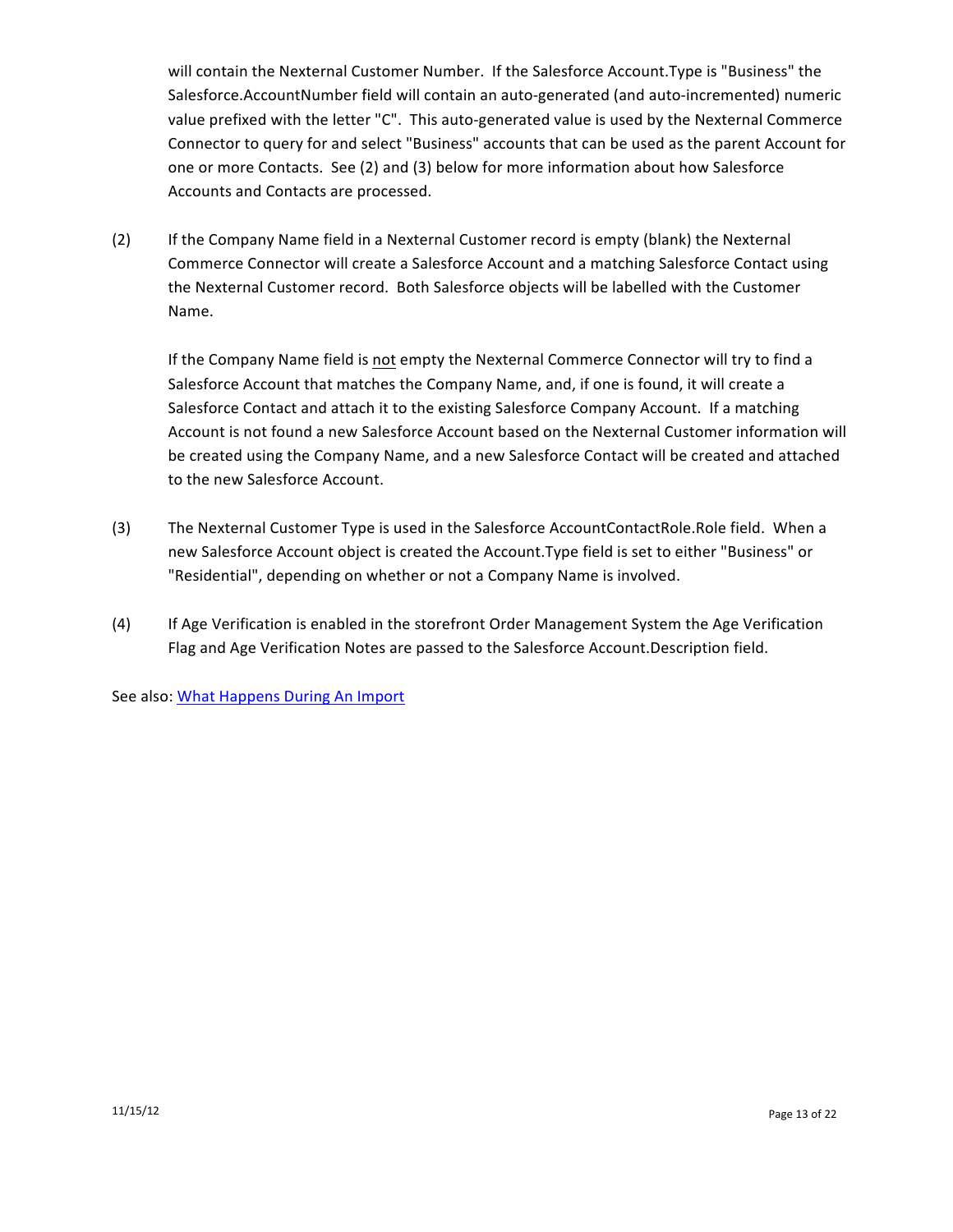# **Salesforce Contact Object**

| App Setup                                                    |                                |                                 | <b>Set History Tracking</b> |                       |
|--------------------------------------------------------------|--------------------------------|---------------------------------|-----------------------------|-----------------------|
| <b>Q</b> Customize                                           | <b>Contact Standard Fields</b> |                                 |                             |                       |
| ID Tab Names and Labels                                      | <b>Action</b>                  | <b>Field Label</b>              | <b>Field Name</b>           | Data Type             |
| $\blacktriangleright$ Home                                   |                                |                                 |                             |                       |
| $\triangleright$ Activities                                  | Edit                           | <b>Account Name</b>             | Account                     | Lookup(Account)       |
| $\triangleright$ Campaigns                                   | Edit                           | Assistant                       | AssistantName               | Text(40)              |
| $\triangleright$ Leads                                       | Edit                           | Asst. Phone                     | AssistantPhone              | Phone                 |
| $\triangleright$ Accounts                                    | Edit                           | <b>Birthdate</b>                | <b>Birthdate</b>            | Date                  |
| <b>D</b> Contacts                                            | Edit                           | <b>Contact Owner</b>            | Owner                       | Lookup(User)          |
| Fields                                                       |                                | <b>Created By</b>               | CreatedBy                   | Lookup(User)          |
| <b>Related Lookup Filters</b>                                | Edit                           | Department                      | Department                  | Text(80)              |
| <b>Validation Rules</b>                                      | Edit                           | Description                     | Description                 | Long Text Area(32000) |
| <b>Triggers</b>                                              | Edit                           | Do Not Call                     | <b>DoNotCall</b>            | Checkbox              |
| Page Layouts<br>Field Sets New!                              | Edit                           | Email                           | Email                       | Email                 |
| Search Layouts                                               | Edit                           | <b>Email Opt Out</b>            | HasOptedOutOfEmail          | Checkbox              |
| <b>Buttons and Links</b>                                     | Edit                           | Fax                             | Fax                         | Fax                   |
| <b>Record Types</b>                                          | Edit                           | Fax Opt Out                     | HasOptedOutOfFax            | Checkbox              |
| <b>■ Opportunities</b>                                       | Edit                           | <b>Home Phone</b>               | <b>HomePhone</b>            | Phone                 |
| $\triangleright$ Quotes                                      |                                | Last Modified By                | LastModifiedBy              | Lookup(User)          |
| $\triangleright$ Forecasts                                   | Edit                           | Last Stay-in-Touch Request Date | LastCURequestDate           | Date/Time             |
| $E$ Cases<br><b>E</b> Entitlement Management                 | Edit                           | Last Stay-in-Touch Save Date    | LastCUUpdateDate            | Date/Time             |
| ▶ Self-Service                                               | Replace   Edit Lead Source     |                                 | LeadSource                  | <b>Picklist</b>       |
| <b>■ Call Center</b>                                         |                                | <b>Mailing Address</b>          | MailingAddress              | Address               |
| $\triangleright$ Contracts                                   | Edit                           | Mobile                          | MobilePhone                 | Phone                 |
| $\triangleright$ Solutions                                   |                                | Name                            | Name                        | Name                  |
| $\blacktriangleright$ Products                               | Edit   Replace                 | Salutation                      | <b>Picklist</b>             |                       |
| $\triangleright$ Partners<br><b>Salesforce to Salesforce</b> |                                | <b>First Name</b>               | Text(40)                    |                       |
| ▶ Customer Portal                                            |                                | Last Name                       | Text(80)                    |                       |
| $\triangleright$ Ideas                                       |                                |                                 |                             |                       |
| $\triangleright$ Answers                                     |                                | <b>Other Address</b>            | <b>OtherAddress</b>         | <b>Address</b>        |
| $\triangleright$ Assets                                      | Edit                           | <b>Other Phone</b>              | OtherPhone                  | Phone                 |
| D Users                                                      | Edit                           | Phone                           | Phone                       | Phone                 |
| $\triangleright$ Console                                     | Edit                           | Reports To                      | ReportsTo                   | Lookup(Contact)       |
| ■ Salesforce CRM Content                                     | Edit                           | Title                           | Title                       | Text(80)              |
| <b>El Contant Dalivarias</b>                                 |                                |                                 |                             |                       |

| Nexternal Response Node  | Salesforce Object and     | Description         |
|--------------------------|---------------------------|---------------------|
|                          | Field                     |                     |
| Contact/Name/LastName(1) | Contact. LastName         | Customer Last Name  |
| Contact/Name/FirstName   | Contact. FirstName        | Customer First Name |
| Contact/Mailing/Street   | Contact.MailingStreet     | Billing Address     |
| Contact/Mailing/City     | Contact. MailingCity      | Billing City        |
| Contact/Mailing/State    | Contact. MailingState     | Billing State       |
| Contact/Mailing/Zip      | Contact.MailingPostalCode | Billing Zip Code    |
| Contact/Mailing/Country  | Contact.MailingCountry    | Billing Country     |
| Contact/Phone            | Contact. Phone            | Phone Number        |
| Contact/Email            | Contact.Email             | Email Address (2)   |
| Contact/LeadSource       | Contact. LeadSource       | Nexternal (Customer |
|                          |                           | Number) (3)         |

(1) Note that in this instance the Nexternal Response Node column is a mapping placeholder for Contact-level information that actually comes from the "Account/\*" nodes. See the notes for **Salesforce Account Object for more information.**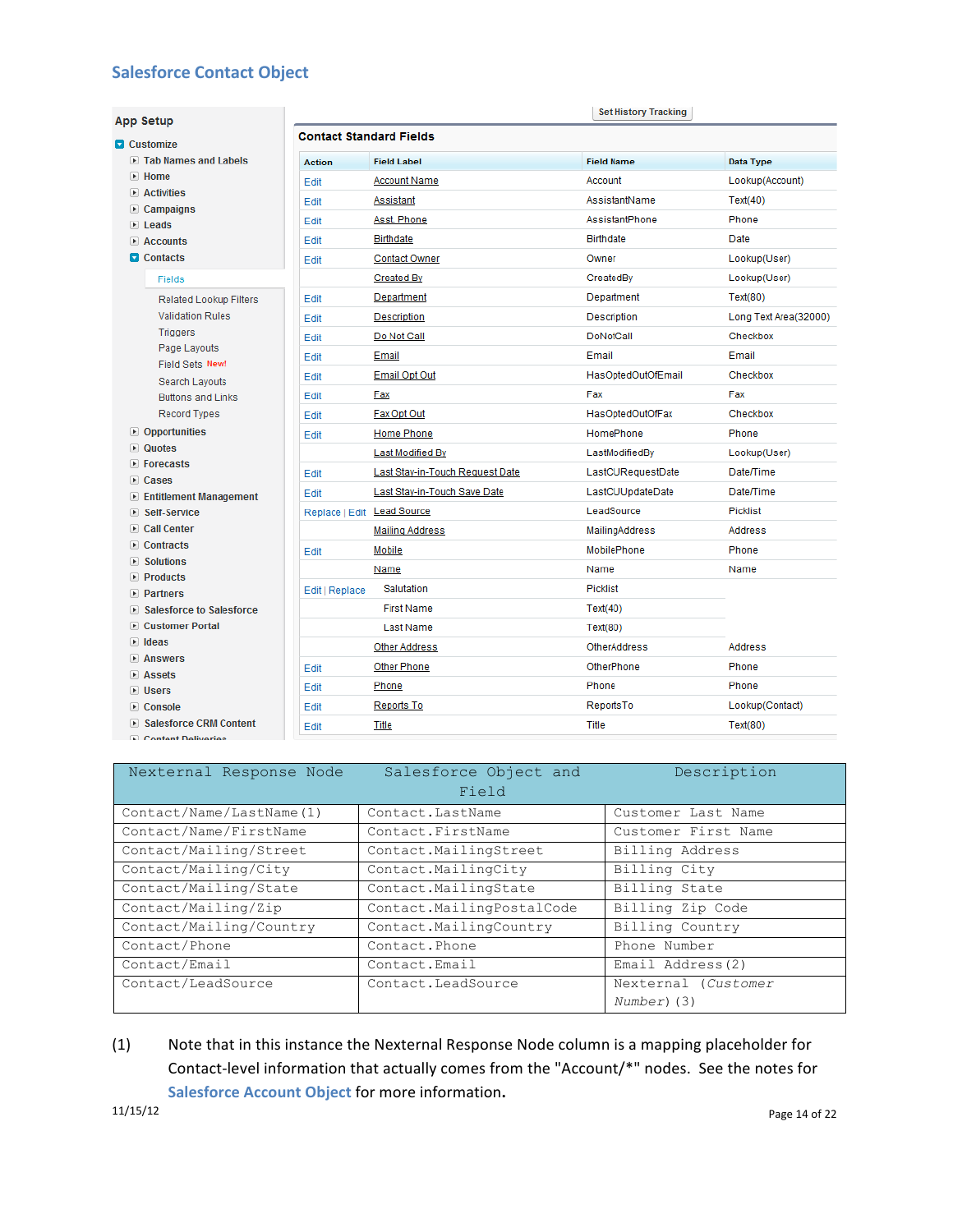- (2) When a Nexternal Customer record is initially imported into a Salesforce account the Nexternal Commerce Connector will use the Contact/Email node to try and find a matching (pre-existing) Salesforce Contact. If the same email address is used for more than one Contact (or more than one Nexternal Customer) only the first match found will result in a binding between that specific Nexternal Customer and that specific Salesforce Contact; all subsequent Nexternal Customers sharing that email address will create new Salesforce Contact objects.
- (3) The Salesforce Contact.Leadsource is used to store the souce of the lead (your Nexternal storefront) and the Nexternal Customer Number.

See also: What Happens During An Import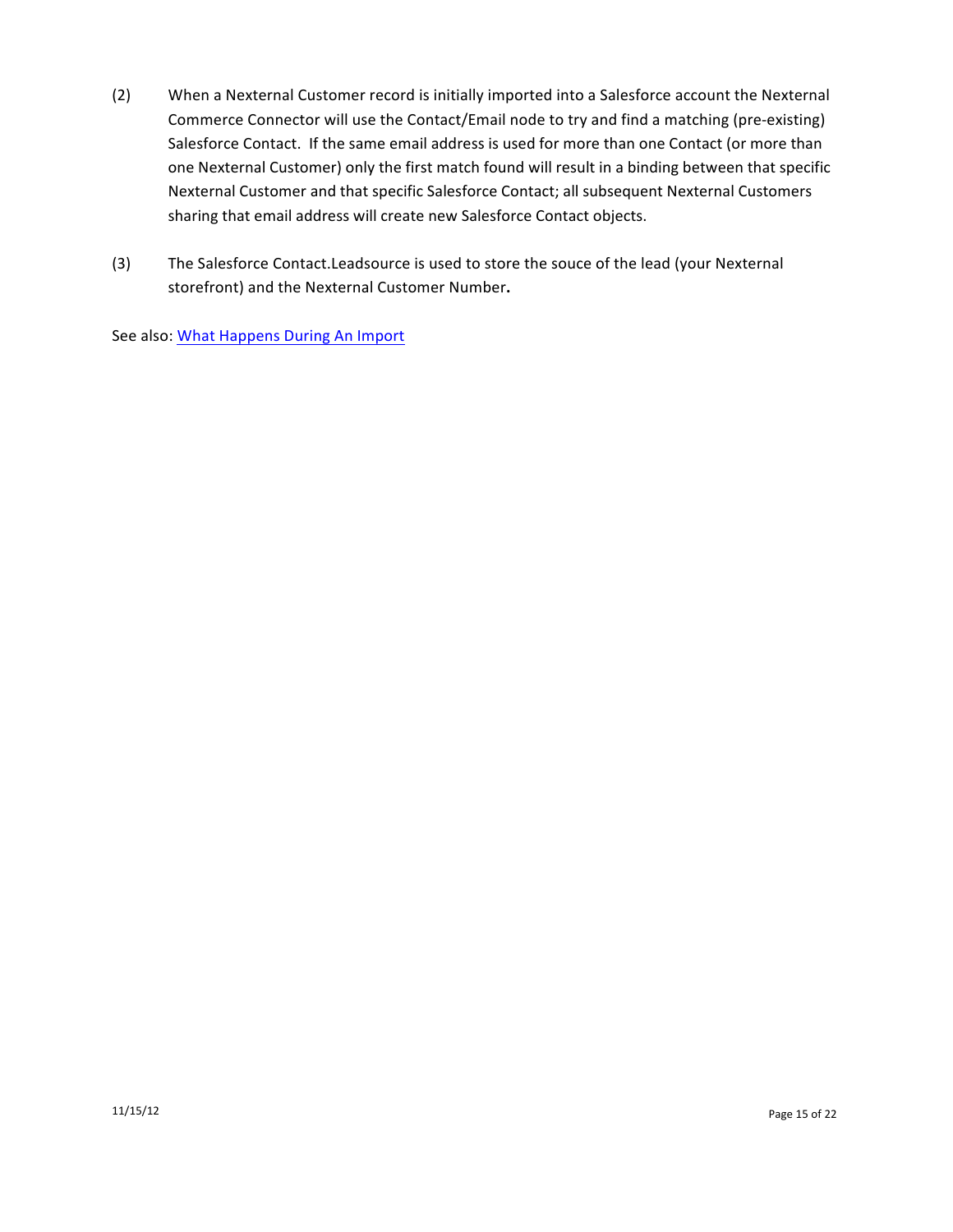# **Salesforce Opportunity Object**

| <b>App Setup</b>                                             |                            |                                    | Set History Tracking     |                       |
|--------------------------------------------------------------|----------------------------|------------------------------------|--------------------------|-----------------------|
| <b>D</b> Customize                                           |                            | <b>Opportunity Standard Fields</b> |                          |                       |
| <b>F</b> Tab Names and Labels                                | <b>Action</b>              | <b>Field Label</b>                 | <b>Field Name</b>        | <b>Data Type</b>      |
| $\triangleright$ Home                                        | Edit                       | <b>Account Name</b>                | Account                  | Lookup(Account)       |
| <b>Activities</b><br>$\blacktriangleright$                   | Edit                       | Amount                             | Amount                   | Currency(16, 2)       |
| Campaigns<br>$\blacktriangleright$<br>$\triangleright$ Leads | Edit                       | Close Date                         | CloseDate                | Date                  |
| $\triangleright$ Accounts                                    |                            | <b>Created By</b>                  | CreatedBy                | Lookup(User)          |
| $\triangleright$ Contacts                                    | Edit                       | Description                        | Description              | Long Text Area(32000) |
| Opportunities                                                | Edit                       | <b>Expected Revenue</b>            | ExpectedRevenue          | Currency(16, 2)       |
| Fields                                                       | Edit                       | <b>Forecast Category</b>           | ForecastCategoryName     | <b>Picklist</b>       |
| <b>Validation Rules</b>                                      |                            | Last Modified By                   | LastModifiedBy           | Lookup(User)          |
| <b>Triggers</b>                                              | Replace   Edit Lead Source |                                    | LeadSource               | <b>Picklist</b>       |
| <b>Contact Roles</b>                                         | Edit                       | <b>Next Step</b>                   | NextStep                 | Text(255)             |
| Competitors<br>Page Layouts                                  | <b>Edit</b>                | <b>Opportunity Name</b>            | Name                     | Text(120)             |
| Field Sets New!                                              | Edit                       | <b>Opportunity Owner</b>           | Owner                    | Lookup(User)          |
| Search Layouts                                               | Edit                       | <b>Primary Campaign Source</b>     | Campaign                 | Lookup(Campaign)      |
| <b>Buttons and Links</b>                                     | Edit                       | Private                            | <b>IsPrivate</b>         | Checkbox              |
| Sales Processes                                              | Edit                       | Probability (%)                    | Probability              | Percent(3, 0)         |
| <b>Record Types</b><br><b>Big Deal Alert</b>                 | Edit                       | Quantity                           | TotalOpportunityQuantity | Number(16, 2)         |
| <b>Opportunity Team Selling</b>                              | Replace   Edit             | <b>Stage</b>                       | StageName                | Picklist              |
| <b>Update Reminders</b>                                      | Replace   Edit             | Type                               | <b>Type</b>              | <b>Picklist</b>       |

| Nexternal Response Node   | Salesforce Object and<br>Field | Description                         |
|---------------------------|--------------------------------|-------------------------------------|
| Opportunity/OpportunityID | Opportunity.Name               | Order Number                        |
| Opportunity/CloseDate     | Opportunity. CloseDate         | Ship Date                           |
| Opportunity/NextStep      | Opportunity.NextStep           | Payment Method and P.O.<br>Number   |
| Opportunity/StageName     | Opportunity.StageName          | Status (always "Closed<br>$W$ on")  |
| Opportunity/Type          | Opportunity.Type               | Placed By                           |
| Opportunity/LeadSource    | Opportunity. LeadSource        | Lead Source (always<br>"Nexternal") |
| Opportunity/OrderDate     | Opportunity. Description (1)   | Creation Date                       |
| Opportunity/OrderNet      | Opportunity. Description       | Net Price                           |
| Opportunity/Coupon        | Opportunity. Description       | Coupon Discount (s)                 |
| Opportunity/Discount      | Opportunity. Description       | Other Discount (s)                  |
| Opportunity/Tax           | Opportunity. Description       | Tax                                 |
| Opportunity/Shipping      | Opportunity. Description       | Shipping                            |
| Opportunity/Amount        | Opportunity. Description       | Total Price                         |
| Opportunity/Comments      | Opportunity. Description       | Customer Comments                   |

(1) Note that the last eight fields are concatenated and stored in the Opportunity.Description field by default. See Nexternal Custom Field Properties for more information.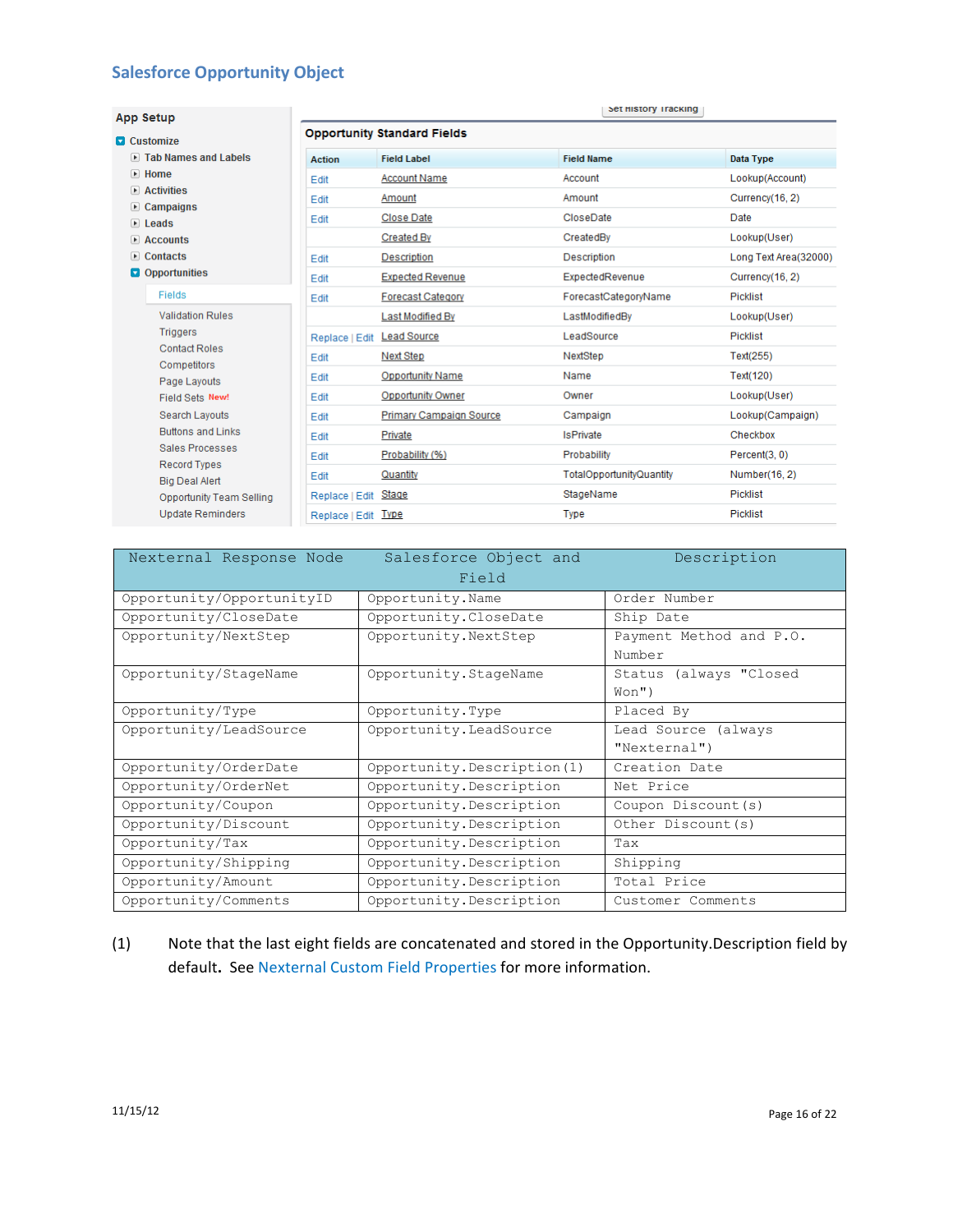# **Salesforce OpportunityLineItem Object**

| Opportunities                                             |      |                                            |                      |                     |
|-----------------------------------------------------------|------|--------------------------------------------|----------------------|---------------------|
| Fields                                                    |      | <b>Opportunity Product Standard Fields</b> |                      |                     |
| <b>Validation Rules</b>                                   |      | <b>Action</b> Field Label                  | <b>Field Name</b>    | Data Type           |
| Triggers                                                  |      | <b>Created By</b>                          | CreatedBy            | Lookup(User)        |
| <b>Contact Roles</b><br>Competitors                       | Edit | Date                                       | <b>ServiceDate</b>   | Date                |
| Page Layouts                                              | Edit | <b>Discount</b>                            | <b>Discount</b>      | Percent(3, 2)       |
| Field Sets New!                                           |      | <b>Last Modified By</b>                    | LastModifiedBy       | Lookup(User)        |
| Search Layouts                                            | Edit | <b>Line Description</b>                    | Description          | Text(255)           |
| <b>Buttons and Links</b>                                  | Edit | <b>List Price</b>                          | ListPrice            | Currency(16, 2)     |
| Sales Processes<br><b>Record Types</b>                    | Edit | Opportunity                                | Opportunity          | Lookup(Opportunity) |
| <b>Big Deal Alert</b>                                     | Edit | Product                                    | Product <sub>2</sub> | Lookup(Product)     |
| <b>Opportunity Team Selling</b>                           | Edit | <b>Product Code</b>                        | ProductCode          | Text(255)           |
| <b>Update Reminders</b>                                   | Edit | Quantity                                   | Quantity             | Number(10, 2)       |
| Settings                                                  | Edit | <b>Sales Price</b>                         | <b>UnitPrice</b>     | Currency(16, 2)     |
| Similar Opportunities New!<br><b>Opportunity Products</b> | Edit | Subtotal                                   | Subtotal             | Currency(16, 2)     |
| Fields                                                    | Edit | <b>Total Price</b>                         | <b>TotalPrice</b>    | Currency(16, 2)     |

| Nexternal Response Node         | Salesforce Object and Field        | Description          |
|---------------------------------|------------------------------------|----------------------|
| OpportunityLineItem/Quantity    | OpportunityLineItem.Quantity       | Line Item Quantity   |
| OpportunityLineItem/ServiceDate | OpportunityLineItem.ServiceDate    | Line Item Ship Date  |
| OpportunityLineItem/UnitPrice   | OpportunityLineItem.UnitPrice      | Line Item Unit Price |
| OpportunityLineItem/LineItemID  | OpportunityLineItem.Description(1) | Line Item Number     |
| OpportunityLineItem/ShipTo      | OpportunityLineItem.Description    | Line Item ShipTo     |
|                                 |                                    | Address              |
| OpportunityLineItem/TrackingNo  | OpportunityLineItem.Description    | Line Item Tracking   |
|                                 |                                    | Number               |

## (1) Note that the last three fields are concatenated and stored in the OpportunityLineItem. Description field by default. See Nexternal Custom Field Properties for more information.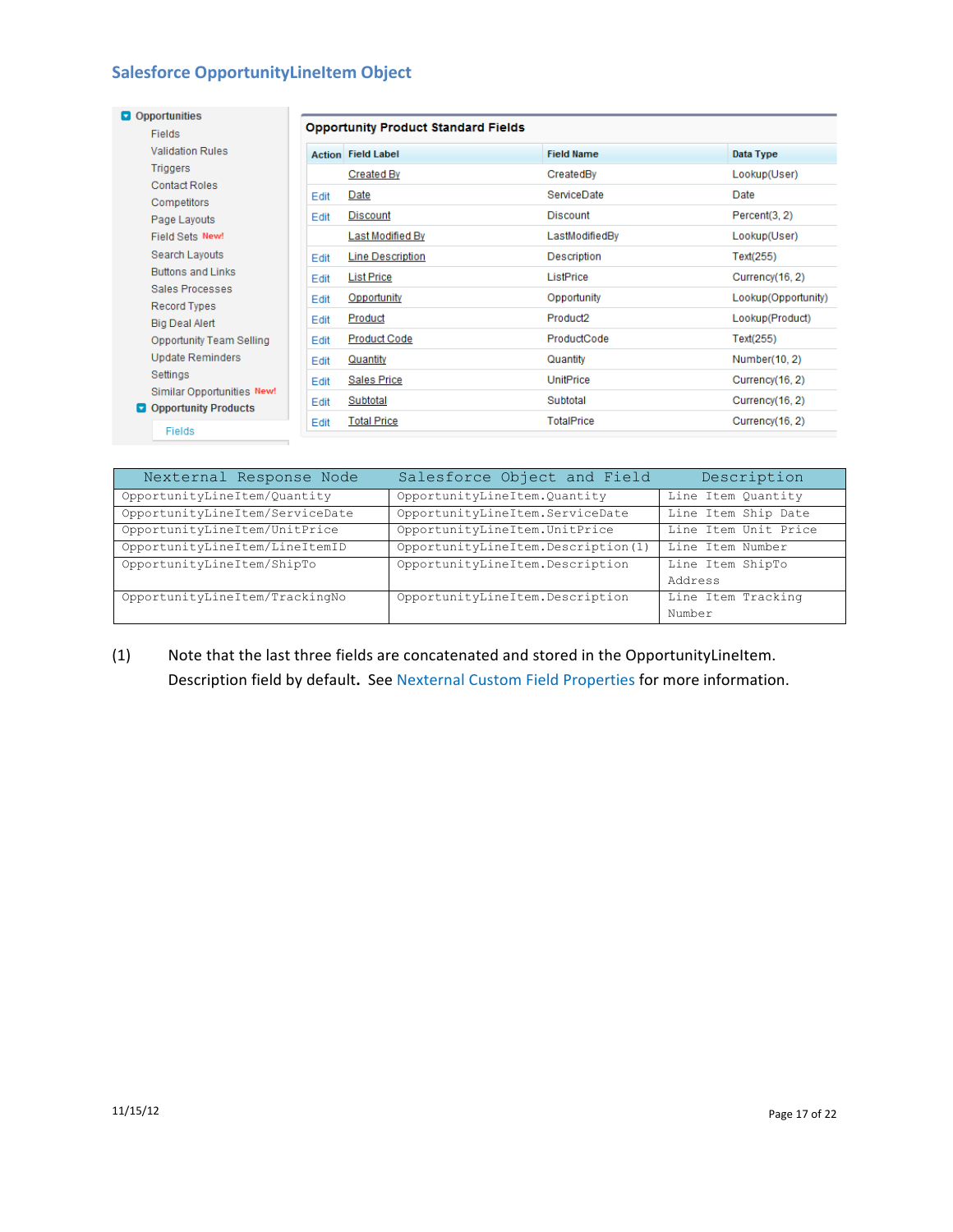## **Salesforce Product2 Object**

| $\blacksquare$ Products                    |                |                                |                   |                 |
|--------------------------------------------|----------------|--------------------------------|-------------------|-----------------|
| <b>Fields</b>                              |                | <b>Product Standard Fields</b> |                   |                 |
| <b>Validation Rules</b>                    | <b>Action</b>  | <b>Field Label</b>             | <b>Field Name</b> | Data Type       |
| Triggers                                   | Edit           | Active                         | <b>IsActive</b>   | Checkbox        |
| Page Lavouts                               |                | <b>Created By</b>              | CreatedBy         | Lookup(User)    |
| Field Sets New!                            |                | Last Modified By               | LastModifiedBv    | Lookup(User)    |
| Search Layouts<br><b>Buttons and Links</b> | Edit           | <b>Product Code</b>            | ProductCode       | Text(255)       |
| <b>Record Types</b>                        | Edit           | <b>Product Description</b>     | Description       | Text Area(4000) |
| Schedule Setup                             | Replace   Edit | <b>Product Family</b>          | Family            | Picklist        |
| Settings                                   | Edit           | <b>Product Name</b>            | Name              | Text(255)       |
| Dartnore                                   |                |                                |                   |                 |

| Nexternal Response Node | Salesforce Object and<br>Field | Description         |
|-------------------------|--------------------------------|---------------------|
| Product2/ProductName    | Product2.Name                  | Product Name        |
| Product2/ProductCode    | Product2. ProductCode (1)      | Product Number      |
| Product2/Family         | Product2. Family               | Product Category    |
| Product2/Vendor         | Product2. Description (2)      | Product Vendor      |
| Product2/Description    | Product2. Description          | Product Description |
|                         |                                | (abbreviated)       |

- (1) See <Product Code> in The Imported Data for more information about alternative field values.
- (2) Note that the last two fields are concatenated and stored in the Product2.Description field by default. See Nexternal Custom Field Properties for more information.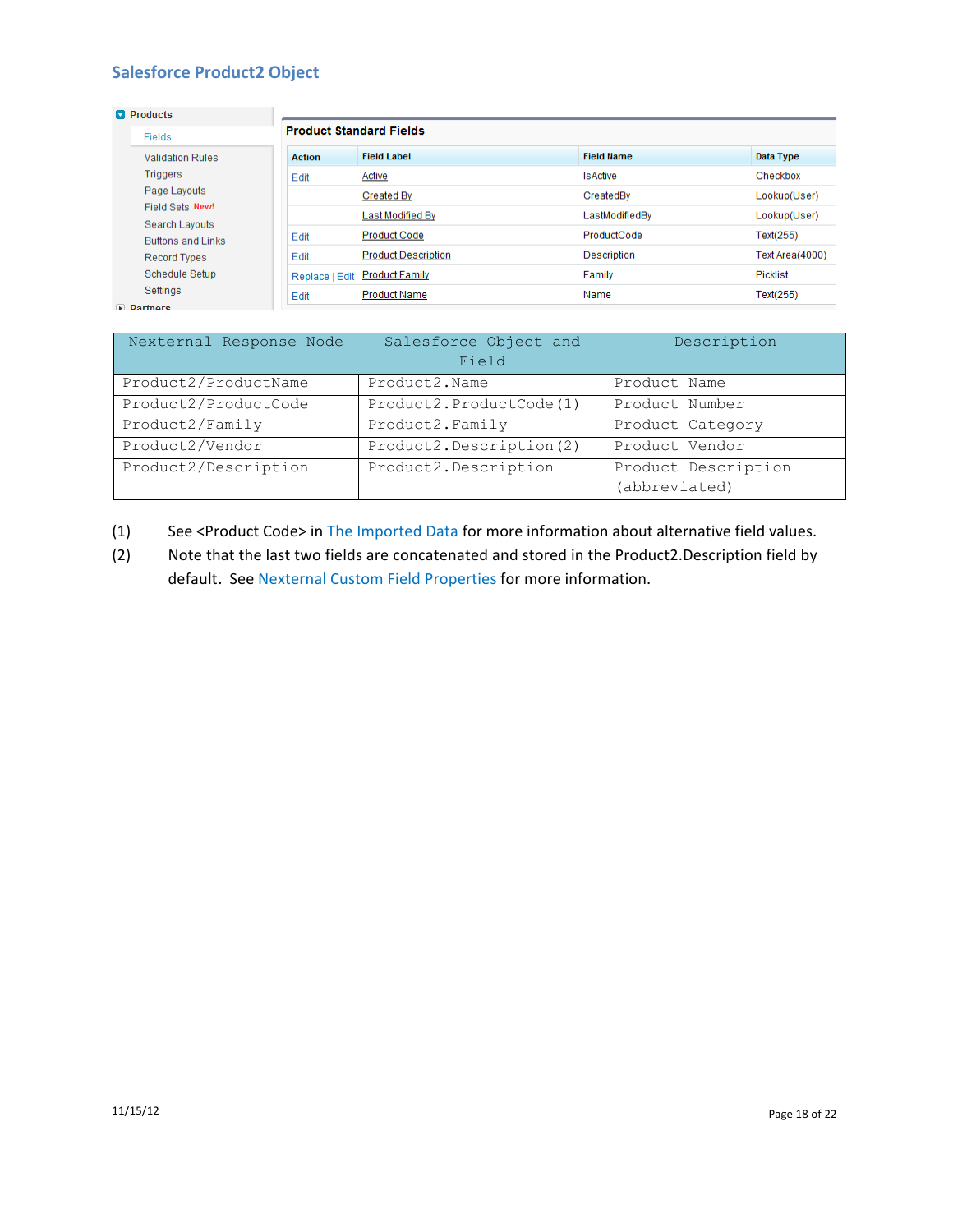### **Nexternal Custom Field Properties**

If you are using the Nexternal Commerce Connector with a brand new Salesforce account, and your Salesforce account will never be used for anything except importing order, customer, and product information from your Nexternal storefront into the Salesforce CRM, then

### You DO NOT need to have a NexternalFields.properties file!

Please *do* not proceed beyond this point, and please *do not* follow any of the steps or procedures outlined below!

The information in this section is intended for any combination of the following:

- (1) Companies and users that have an existing Salesforce account, and that Salesforce account already contains CRM data.
- (2) Companies and users that are signing up with Salesforce and intend to use additional addins from the Salesforce AppExchange in combination with the Nexternal Commerce Connector addin.
- (3) Companies and users that already are using or will be using any kind of programming service(s) to modify their Salesforce data and / or views (e.g. triggers, rules, etc.).

The content of the next section should be copied in its entirety and pasted into a plain-ASCII text file named NexternalFields.properties. This is the configuration file you will modify and upload to the Static Resources area (Salesforce Setup > App Setup Section > Develop > Static Resources) as NexternalFields if you want to create your own Custom Fields and use them for storing Nexternal data.

The properties file itself serves as the documentation for what kind of changes can be made. Remember that you must create your Salesforce Custom field(s) *first*, and then transfer the Custom Fields API Name(s) to the Salesforce object field(s) **to the right of the period**.

Information about creating Salesforce Custom Fields can be found in the Force.Com Workbook (PDF) and How do I create a custom field? (video).

### **NexternalFields.properties**

### # START OF PROPERTIES

#### #

 $11/15/12$  Page 19 of 22  $\blacksquare$ # In general, the keys below represent nodes in the Nexternal XML response and # the values represent Salesforce objects and fields. The value will be 'read' # from the XML node as a String, converted to the appropriate Salesforce data # type, and stored into the Salesforce object. # # (1) Values on the left-hand side of the equal sign (the 'key') cannot be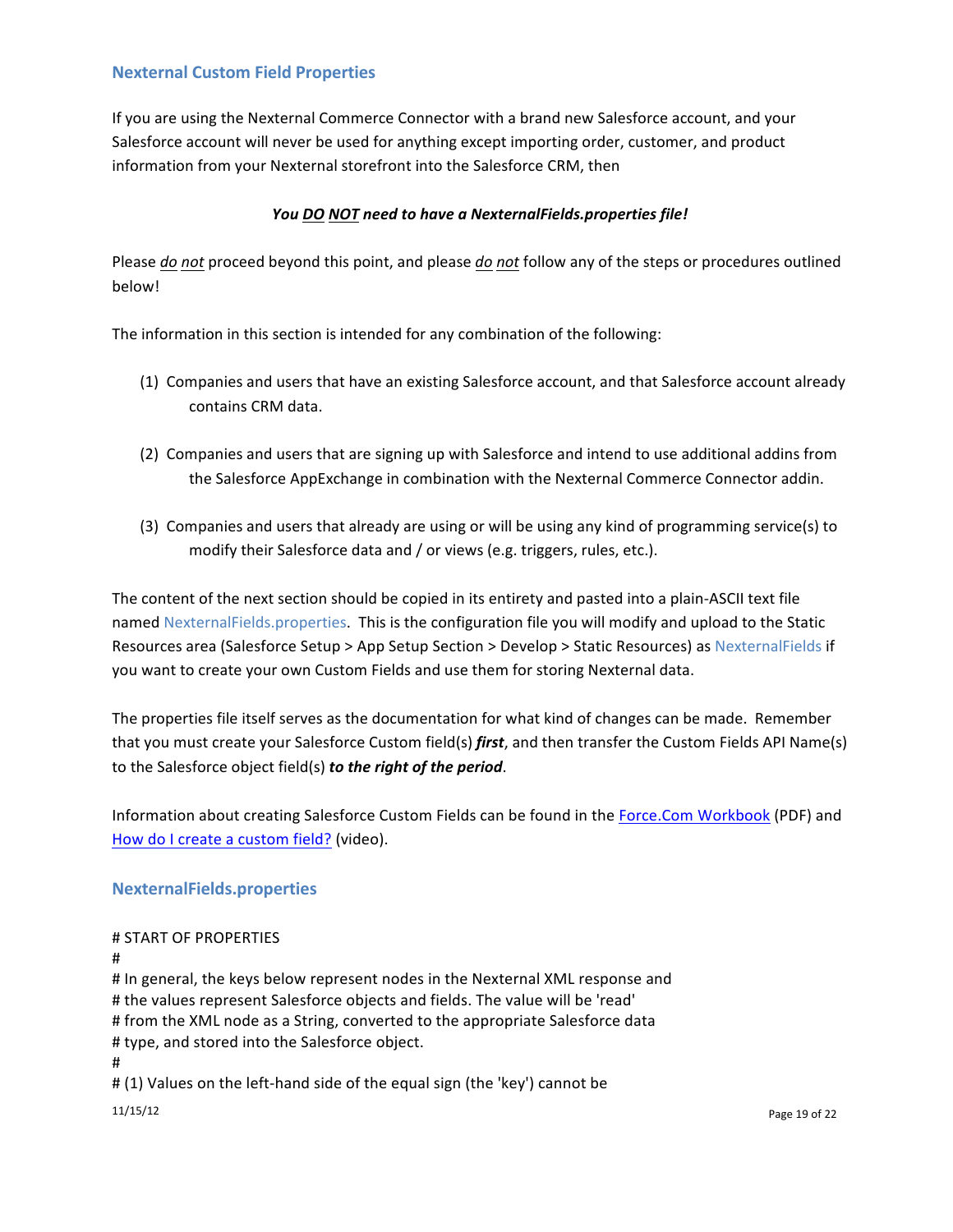- # changed in any way. These are the nodes in the XML response, and are used
- # by the Nexternal addin to locate and retrieve data.
- #
- # (2) Values on the right-hand side of the equal sign (the 'value') represent
- # the Salesforce object and field where data from the XML node will be

# stored.

- #
- $\#$  (a) The Salesforce object on the left-hand side of the period (e.g.
- # 'Account.') CANNOT be changed.
- # (b) The Salesforce object field on the right-hand side of the period
- # (e.g. 'AccountNumber') CAN be changed to a custom field that you have
- # created within your Salesforce object, but it is YOUR RESPONSIBILITY
- # to ensure the custom field is of the SAME SALESFORCE DATA TYPE as the
- # field it will replace. The following Salesforce DisplayTypes are
- # currently supported in the Nexternal addin: Currency, Date, Double,
- # Integer, String, and PickList.
- #
- # (3) The values stored in the following nodes cannot be altered in any way:
- #
- # Account/AccountID
- # Contact/LeadSource
- # Opportunity/OpportunityID
- # OpportunityLineItem/LineItemID
- # Product2/ProductCode
- #
- # The information in these fields is used to identify Nexternal information
- # imported into Salesforce so that changes to a customer, order, or product
- # in your Nexternal Order Management System will be accurately reflected in
- # your Salesforce account.
- #
- # All of the above identification values (except for OpportunityLineItem/
- # LineItemID) must be mapped to a SalesForce field that contains ONLY the
- # Nexternal record value, so that SOQL queries can be used to retrieve
- # Salesforce records that match the records imported from your Nexternal
- # Order Management System.
- #

# (4) Almost all Salesforce objects have required fields. For example, the Account

- # object requires an entry for the Account.Name field, so if you change the
- # Account/Name node to point to a Salesforce field other than Account.Name the
- # Nexternal addin will write the value of Account/Name to your custom field
- # AS WELL AS the Account.Name field to fulfill the Salesforce requirement for
- # that field.
- #
- # Note that the above condition will only be applied to NEW Salesforce objects
- # that are created by the Nexternal addin during an import.
- #

Account/AccountID=Account.AccountNumber Account/Company=Account.Name Account/Name=Account.Name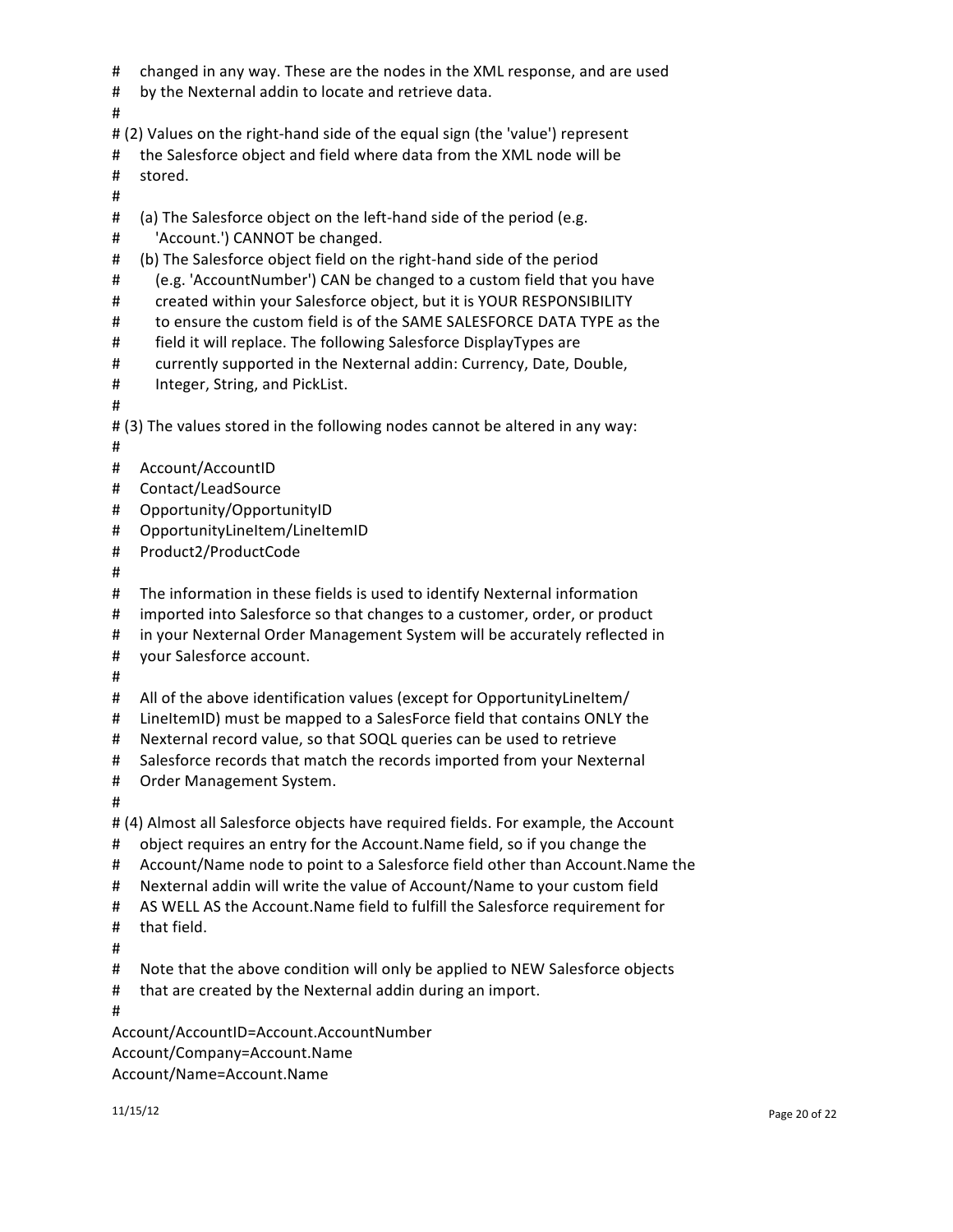Account/Billing/Street=Account.BillingStreet Account/Billing/City=Account.BillingCity Account/Billing/State=Account.BillingState Account/Billing/Zip=Account.BillingPostalCode Account/Billing/Country=Account.BillingCountry Account/Shipping/Street=Account.ShippingStreet Account/Shipping/City=Account.ShippingCity Account/Shipping/State=Account.ShippingState Account/Shipping/Zip=Account.ShippingPostalCode Account/Shipping/Country=Account.ShippingCountry Account/CustomerType=Account.Type Account/Description=Account.Description Account/Phone=Account.Phone # # Salesforce Contact records are created using the child nodes of the Account # container node from the Nexternal XML response. # Contact/Name/LastName=Contact.LastName Contact/Name/FirstName=Contact.FirstName Contact/Mailing/Street=Contact.MailingStreet Contact/Mailing/City=Contact.MailingCity Contact/Mailing/State=Contact.MailingState Contact/Mailing/Zip=Contact.MailingPostalCode Contact/Mailing/Country=Contact.MailingCountry Contact/Phone=Contact.Phone Contact/EMail=Contact.Email Contact/LeadSource=Contact.LeadSource # Opportunity/OpportunityID=Opportunity.Name Opportunity/CloseDate=Opportunity.CloseDate Opportunity/NextStep=Opportunity.NextStep Opportunity/StageName=Opportunity.StageName Opportunity/Type=Opportunity.Type Opportunity/LeadSource=Opportunity.LeadSource # # The directions below apply to the following section ONLY. # # The values for the next 8 nodes are normally combined into one String as # 'key: value' pairs separated by linefeeds and stored in the Opportunity. # Description field on Salesforce. You can change any (or all) of the values # below to store the XML node value in a different (or custom) Salesforce # field within the Opportunity object, and any remaining nodes mapped to # Opportunity.Description will be combined into the String and stored. # Opportunity/OrderDate=Opportunity.Description Opportunity/OrderNet=Opportunity.Description Opportunity/Coupon=Opportunity.Description Opportunity/Discount=Opportunity.Description

Account/EMail=Account.Site